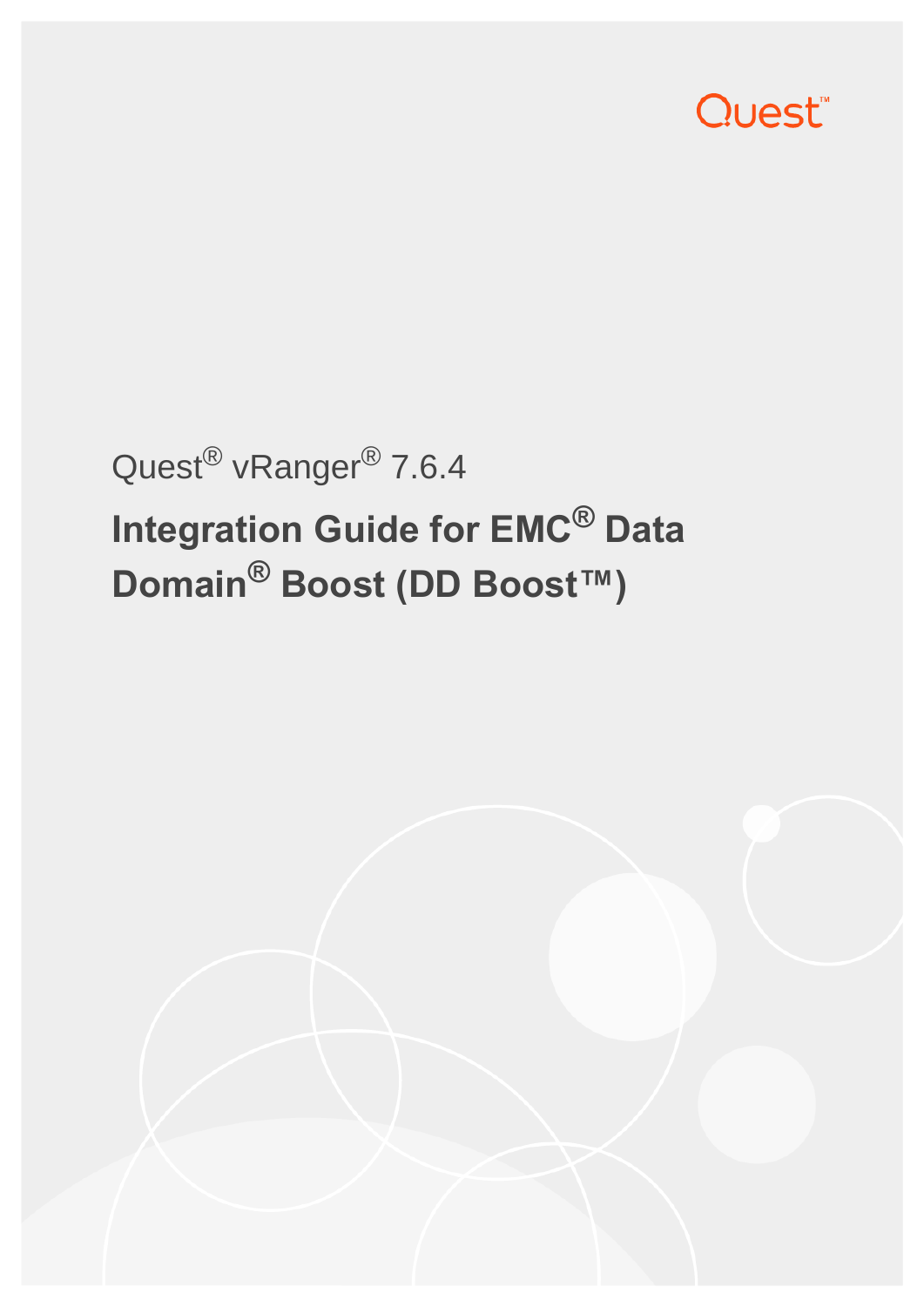#### **© 2017 Quest Software Inc.**

#### **ALL RIGHTS RESERVED.**

This guide contains proprietary information protected by copyright. The software described in this guide is furnished under a software license or nondisclosure agreement. This software may be used or copied only in accordance with the terms of the applicable agreement. No part of this guide may be reproduced or transmitted in any form or by any means, electronic or mechanical, including photocopying and recording for any purpose other than the purchaser's personal use without the written permission of Quest Software Inc.

The information in this document is provided in connection with Quest Software products. No license, express or implied, by estoppel or otherwise, to any intellectual property right is granted by this document or in connection with the sale of Quest<br>Software products. EXCEPT AS SET FORTH IN THE TERMS AND CONDITIONS AS SPECIFIED IN THE LICENSE<br>A EXPRESS, IMPLIED OR STATUTORY WARRANTY RELATING TO ITS PRODUCTS INCLUDING, BUT NOT LIMITED TO, THE IMPLIED WARRANTY OF MERCHANTABILITY, FITNESS FOR A PARTICULAR PURPOSE, OR NON-INFRINGEMENT. IN NO EVENT SHALL QUEST SOFTWARE BE LIABLE FOR ANY DIRECT, INDIRECT, CONSEQUENTIAL, PUNITIVE, SPECIAL OR INCIDENTAL DAMAGES (INCLUDING, WITHOUT LIMITATION, DAMAGES FOR LOSS OF PROFITS, BUSINESS INTERRUPTION OR LOSS OF INFORMATION) ARISING OUT OF THE USE OR INABILITY TO USE THIS DOCUMENT, EVEN IF QUEST SOFTWARE HAS BEEN ADVISED OF THE POSSIBILITY OF SUCH DAMAGES. Quest Software makes no representations or warranties with respect to the accuracy or completeness of the contents of this document and reserves the right to make changes to specifications and product descriptions at any time without notice. Quest Software does not make any commitment to update the information contained in this document.

If you have any questions regarding your potential use of this material, contact:

Quest Software Inc. Attn: LEGAL Dept. 4 Polaris Way Aliso Viejo, CA 92656

Refer to our website [\(https://www.quest.com\)](https://www.quest.com) for regional and international office information.

#### **Patents**

Quest Software is proud of our advanced technology. Patents and pending patents may apply to this product. For the most current information about applicable patents for this product, please visit our website at <https://www.quest.com/legal>.

#### **Trademarks**

Quest, the Quest logo, Foglight, NetVault, vRanger, and Join the Innovation are trademarks and registered trademarks of Quest Software Inc. vCenter, vSphere, vMotion, VMware, and ESXi are registered trademarks or trademarks of VMware, Inc. in the<br>United States and/or other jurisdictions. Active Directory, Hyper-V, SharePoint, SQL Server, Windows, trademarks or registered trademarks of EMC Corporation in the United States and other countries. For a complete list of Quest marks, visit<https://www.quest.com/legal/trademark-information.aspx>. All other trademarks and registered trademarks are property of their respective owners.

#### **Legend**

**WARNING: A WARNING icon indicates a potential for property damage, personal injury, or death.**

**CAUTION: A CAUTION icon indicates potential damage to hardware or loss of data if instructions are not followed.** Ţ

**IMPORTANT NOTE**, **NOTE**, **TIP**, **MOBILE**, or **VIDEO:** An information icon indicates supporting information.i

vRanger Integration Guide for EMC<sup>®</sup> Data Domain<sup>®</sup> Boost (DD Boost<sup>™</sup>) Updated - October 2017 Software Version - 7.6.4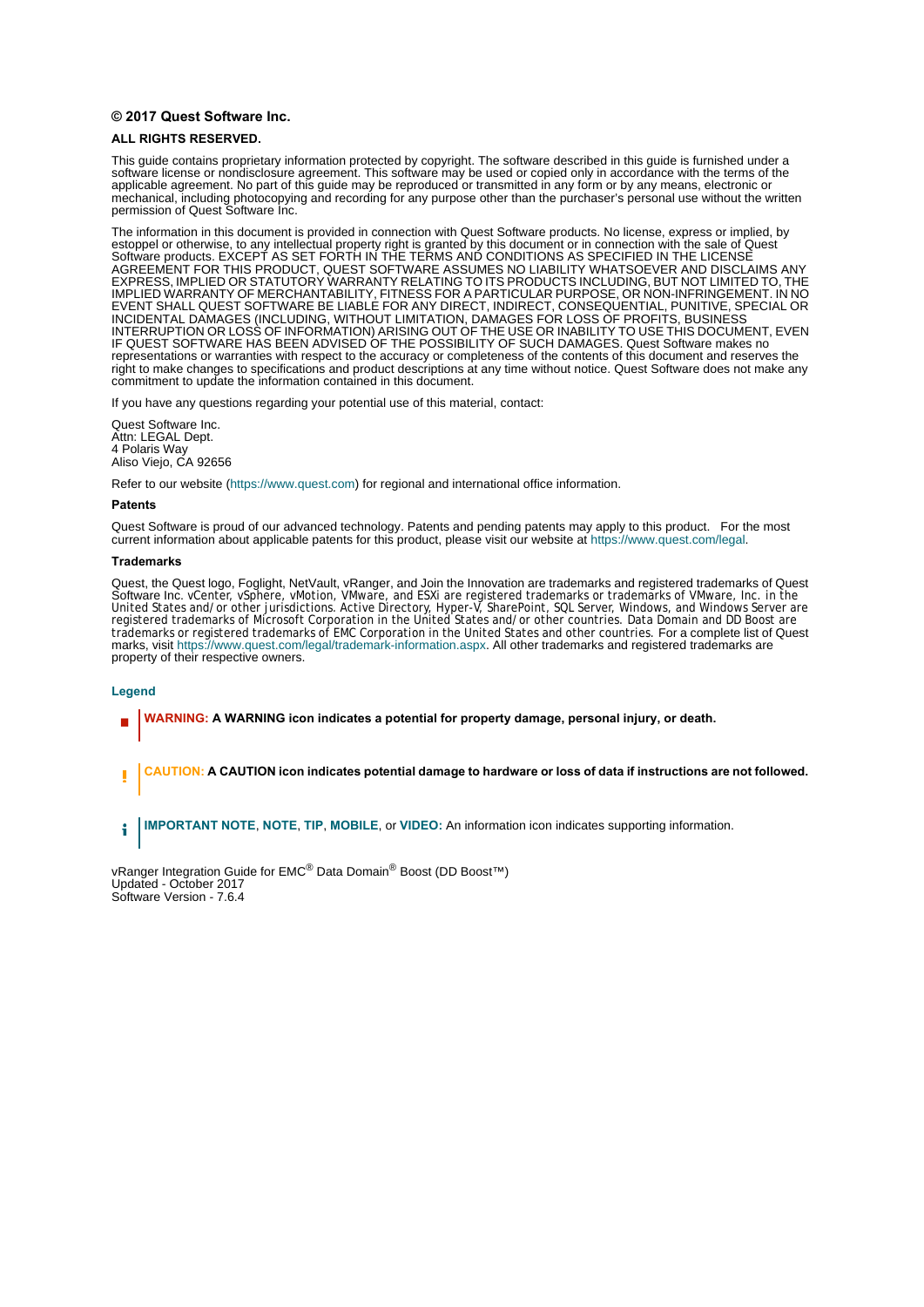# **Contents**

| The DD Boost server must be fully configured and running before adding it as a vRanger<br>Repository. For procedures on how to add a DD Boost server as a repository, see Managing |
|------------------------------------------------------------------------------------------------------------------------------------------------------------------------------------|
|                                                                                                                                                                                    |
| Adding an EMC Data Domain Boost (DD Boost) repository 19                                                                                                                           |
|                                                                                                                                                                                    |
|                                                                                                                                                                                    |
|                                                                                                                                                                                    |
|                                                                                                                                                                                    |
|                                                                                                                                                                                    |
|                                                                                                                                                                                    |
| Removing advanced load balancing and link failover configuration 27                                                                                                                |
|                                                                                                                                                                                    |

Quest vRanger 7.6.4 Integration Guide for EMC® Data Domain® Boost (DD Boost™) Contents **3**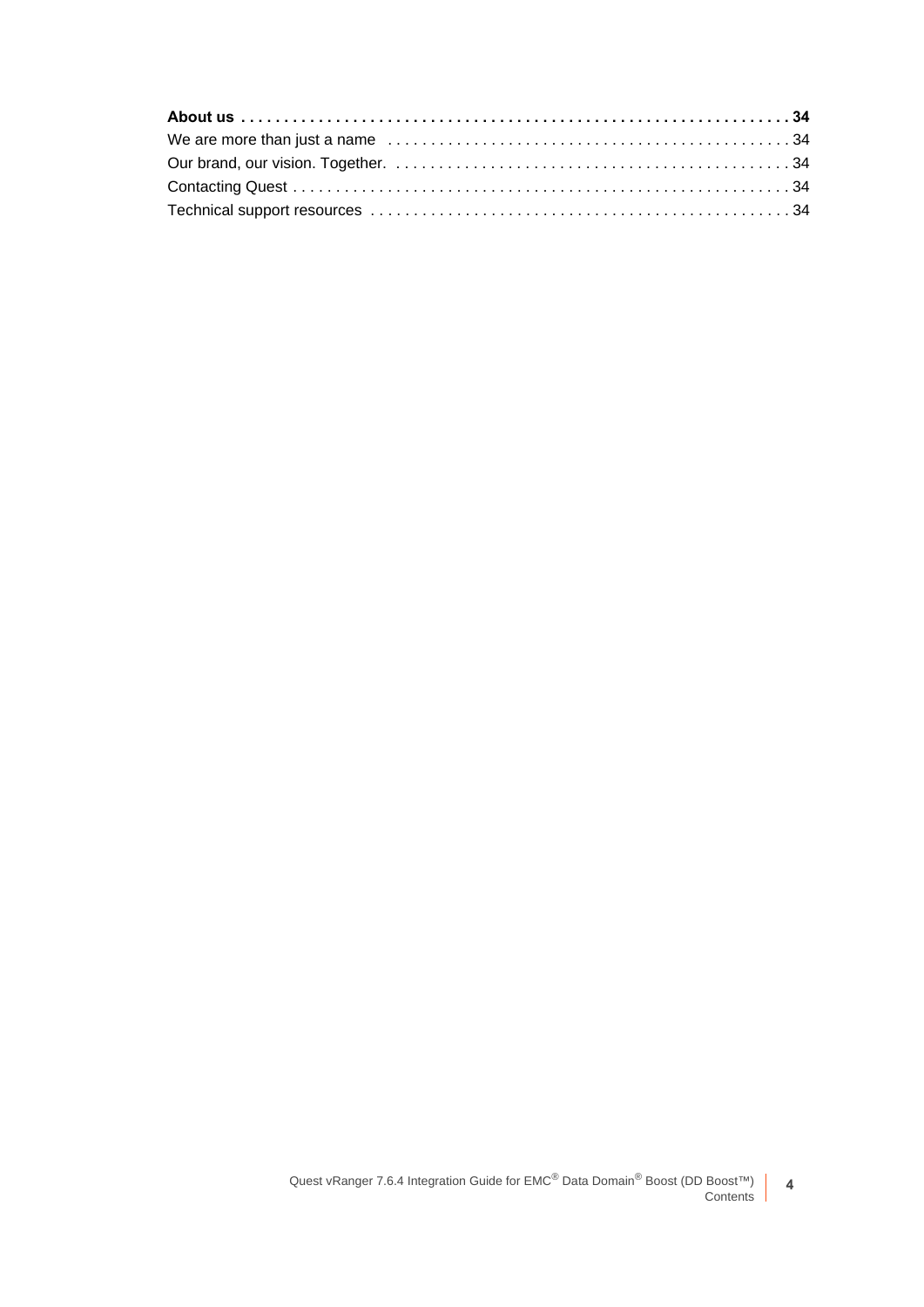# **Getting started**

- <span id="page-4-0"></span>**•** [vRanger integration quick start for DD Boost](#page-4-1)
- **•** [Product overviews](#page-5-0)

# <span id="page-4-1"></span>**vRanger integration quick start for DD Boost**

**NOTE:** The information in this topic is intended only to provide an overview of the steps required to configure ÷ vRanger and DD Boost. Review all applicable documentation before implementing this solution.

Integrating EMC® Data Domain® Boost (DD Boost™) with vRanger is achieved by adding an EMC® Data Domain<sup>®</sup> appliance running DD Boost to vRanger as a repository. Backups written to that repository are deduplicated according to your configuration. The following steps describe the integration process at a high level, and provide links to the remaining topics for more exploration. Before implementing this solution in a production environment, read this documentation thoroughly.

- 1 **Install DD Boost:** To install and enable DD Boost, perform the following operations:
	- **▪** Obtain the license required to enable DD Boost on the Data Domain system. You can purchase a DD Boost license key directly from EMC. The DD Boost license allows you to back up and restore data.
	- **▪** Enable and configure DD Boost on the Data Domain system. At a minimum, configuration includes specifying the DD Boost user name and password.
	- **▪** Install vRanger, which contains the DD Boost Libraries.
- 2 **Configure DD Boost:** After DD Boost is licensed and enabled, perform the following steps, if applicable:
	- **Create DD Boost User: vRanger uses the DD Boost user credentials to connect to the Data** Domain system.
	- **Create Storage Units:** When used with vRanger, a DD Boost repository is configured at the Storage Unit level, meaning each DD Boost repository in vRanger equates to exactly one Storage Unit. You may create storage units through the vRanger user interface (UI), or directly on the Data Domain system, as described in [Creating Storage Units](#page-13-2).
	- **▪ Configure Distributed Segment Processing**: This step allows parts of the deduplication process to be performed by the DD Boost Library, which avoids sending duplicate data to the DD Boost repository. For more information, see [Configuring distributed segment processing](#page-13-3).
	- **▪ Configure Advanced Load Balancing and Link Failover**: This feature allows for combining multiple Ethernet links into a group. Only one of the interfaces on the Data Domain system is registered with vRanger. The DD Boost Library negotiates with the Data Domain system on the interface registered with vRanger to obtain an interface to send the data. For instructions, see [Configuring Advanced Load Balancing and Link Failover](#page-14-2).
- 3 **Install vRanger:** Using the vRanger installer, install vRanger on a machine meeting the [vRanger system](#page-16-3)  [requirements](#page-16-3). For an overview of the installation process, see [Installing vRanger](#page-18-4). For detailed information, see the *Quest vRanger Installation/Upgrade Guide*.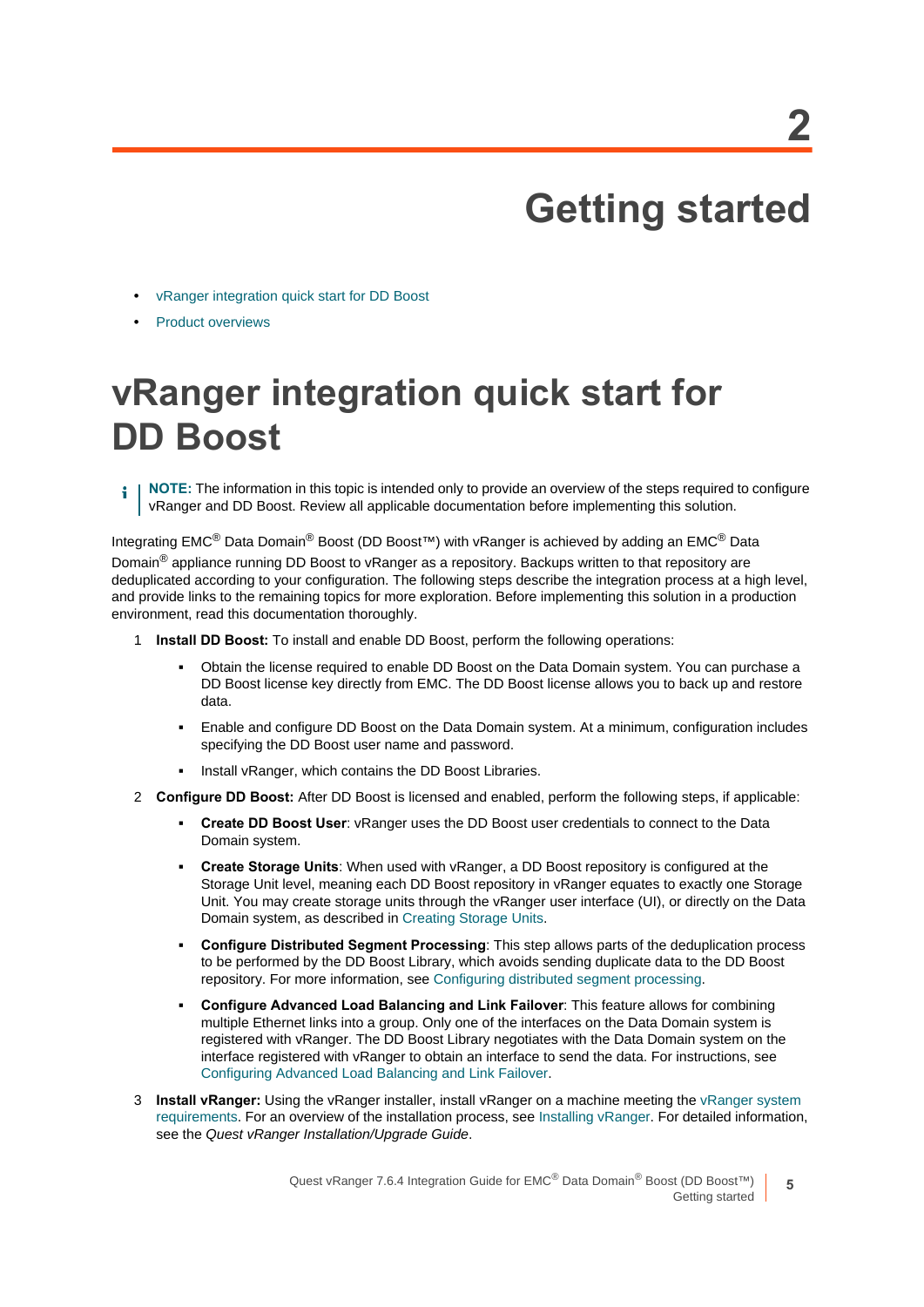4 **Create DD Boost Repository**: After vRanger is installed, add the DD Boost instance to vRanger as a repository. Any backup written to this repository is deduplicated according to your Data Domain configuration. For more information, see [Managing repository replication](#page-21-1).

# <span id="page-5-0"></span>**Product overviews**

The following topics provide an overview of vRanger and EMC® Data Domain® Boost (DD Boost™), and important information about the licensing required to integrate the two products.

## <span id="page-5-1"></span>**What is vRanger?**

vRanger is the leading VMware<sup>®</sup> data protection solution that also backs up and recovers Windows<sup>®</sup> physical servers and files with blazing speed and minimal storage requirements. With vRanger, you get comprehensive protection for both virtual and physical environments that you can manage from one intuitive interface.

vRanger has historically supported EMC<sup>®</sup> Data Domain<sup>®</sup> systems as repositories, but required that the Data Domain system was configured as a Common Internet File System (CIFS) share. vRanger extends this functionality to support the more advanced functionality offered by EMC® Data Domain® Boost (DD Boost™), and allow direct configuration of DD Boost repositories.

### **vRanger licensing**

For virtual machine (VM) backup, a license for vRanger controls the number of source CPUs that you can configure for backup. For licensing purposes, a multi-core processor is counted as a single CPU. For physical backup, each server protected consumes one physical backup license.

Every VMware® ESXi™ host for which vRanger is expected to provide protection must be properly licensed, both by VMware and in the vRanger Host Licensing tab.

**IMPORTANT:** A Quest vRanger license is required for integration with EMC<sup>®</sup> Data Domain<sup>®</sup> Boost (DD Boost™). vRanger Standard Edition (SE) and vReplicator are not supported by DD Boost. This documentation uses "vRanger" for simplicity, but only vRanger Backup & Replication is supported for use with DD Boost.

## <span id="page-5-2"></span>**DD Boost overview**

EMC® Data Domain® Boost (DD Boost™) enables backup servers to communicate with storage systems without the need for EMC<sup>®</sup> Data Domain<sup>®</sup> storage systems to emulate tape. There are two components to the software:

- **•** The DD Boost Libraries for integrating with the DD Boost server running on the Data Domain system.
- **•** The DD Boost server that runs on Data Domain systems. A Data Domain system can be a single Data Domain system or a gateway.

The Data Domain system exposes pre-made disk volumes called storage units to a DD Boost-enabled backup server. By using the DD Boost Libraries, multiple backup servers can use the same storage unit on a Data Domain system as a storage server. Each backup server can run a different operating system, if it is supported by Data Domain.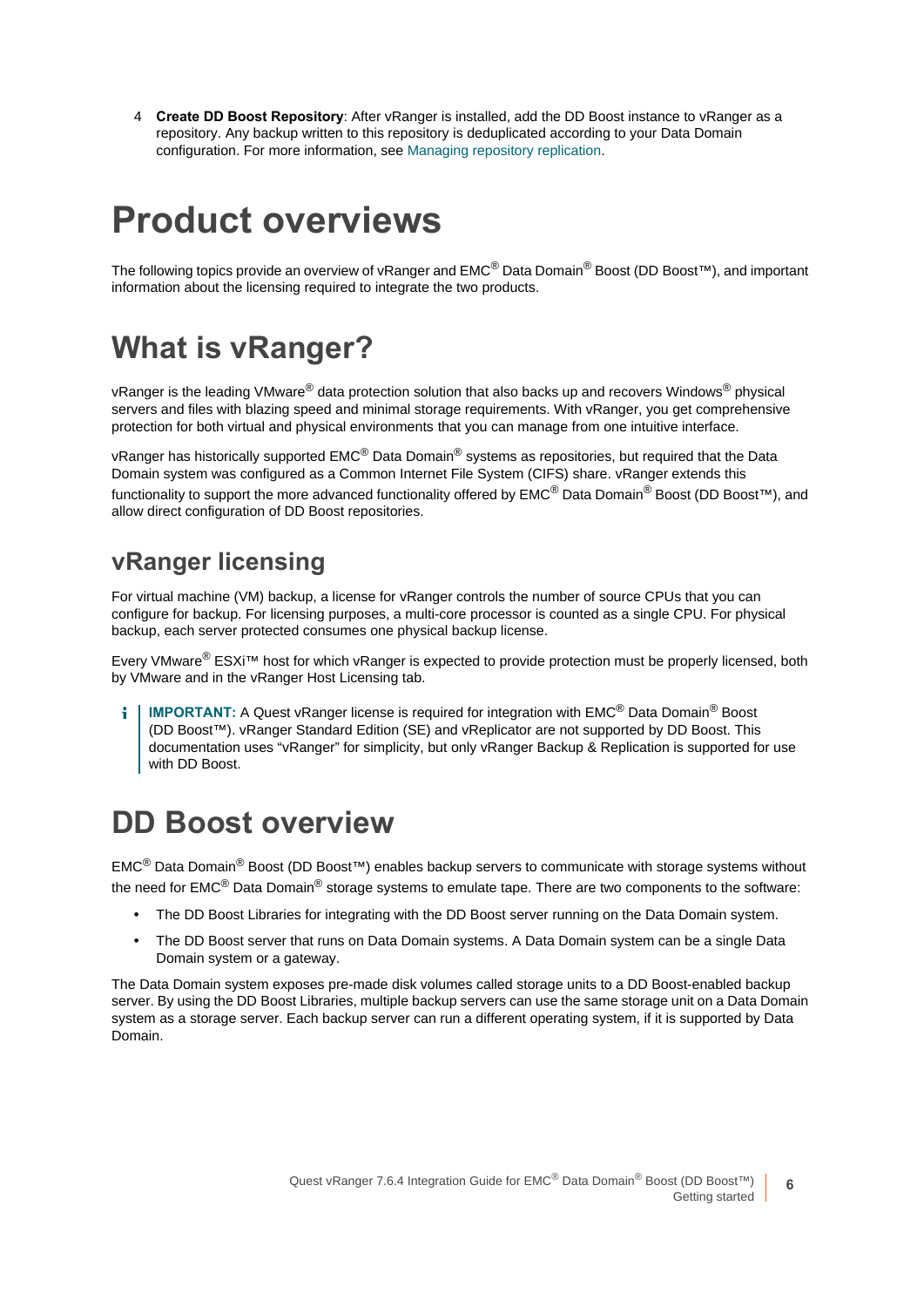### **DD Boost licensing**

EMC® Data Domain® Boost (DD Boost™) software is an optional product that requires a license to operate on the EMC® Data Domain® system. You can purchase a DD Boost software license key for a Data Domain system directly from EMC.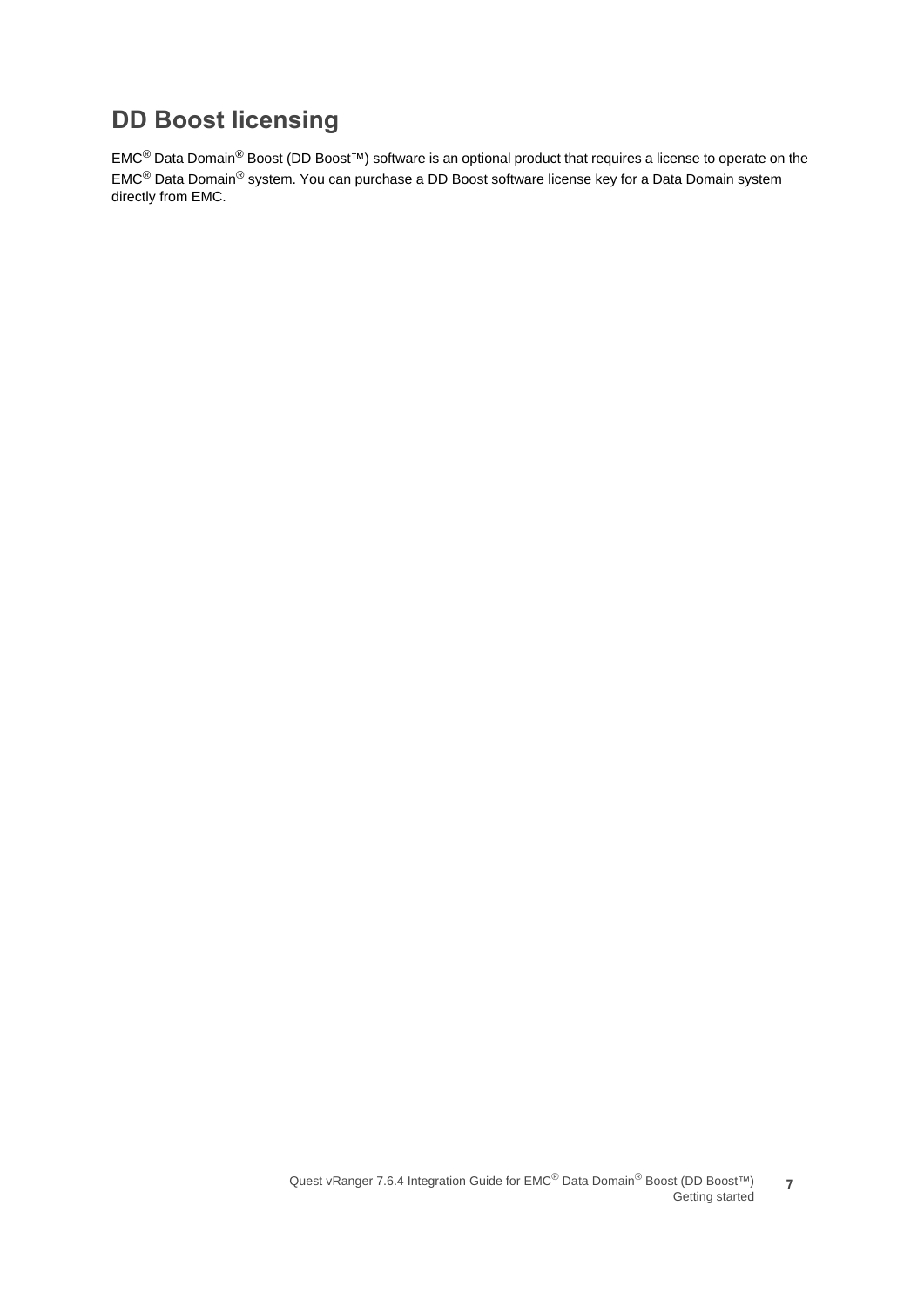# **Understanding DD Boost**

- <span id="page-7-0"></span>**•** [Introducing DD Boost](#page-7-1)
- **•** [DD Boost features](#page-7-3)

# <span id="page-7-1"></span>**Introducing DD Boost**

EMC® Data Domain® Boost (DD Boost™) enables backup servers to communicate with storage systems without the need for EMC<sup>®</sup> Data Domain<sup>®</sup> storage systems to emulate tape. There are two components to the software:

- **•** The DD Boost Libraries for integrating with the DD Boost server running on the Data Domain system.
- **•** The DD Boost server that runs on Data Domain systems. A Data Domain system can be a single Data Domain system or a gateway.

The Data Domain system exposes pre-made disk volumes called storage units to a DD Boost-enabled backup server. By using the DD Boost Libraries, multiple vRanger instances can use the same storage unit on a Data Domain system as a storage server. Each backup server can run a different operating system, if it is supported by Data Domain.

# <span id="page-7-2"></span>**Supported configurations**

EMC® Data Domain® supports EMC® Data Domain® Boost (DD Boost™) on the following Data Domain (OS) versions:

- **▪** OS 5.7 requires vRanger 7.3 or later
- **▪** OS 6.0— requires vRanger 7.6.3 or later

The DD Boost Library version must be compatible with your Data Domain system and data protection application configurations.

# <span id="page-7-3"></span>**DD Boost features**

This topic provides a technical overview of EMC<sup>®</sup> Data Domain<sup>®</sup> Boost (DD Boost<sup>™)</sup> features. Configuration information for these features is described in [Configuring the Data Domain system](#page-12-3).

- **•** [Distributed segment processing](#page-8-0)
- **•** [Advanced Load Balancing and Link Failover](#page-8-1)
- **•** [Managed file replication](#page-9-0)
- **•** [Low-bandwidth optimization](#page-10-0)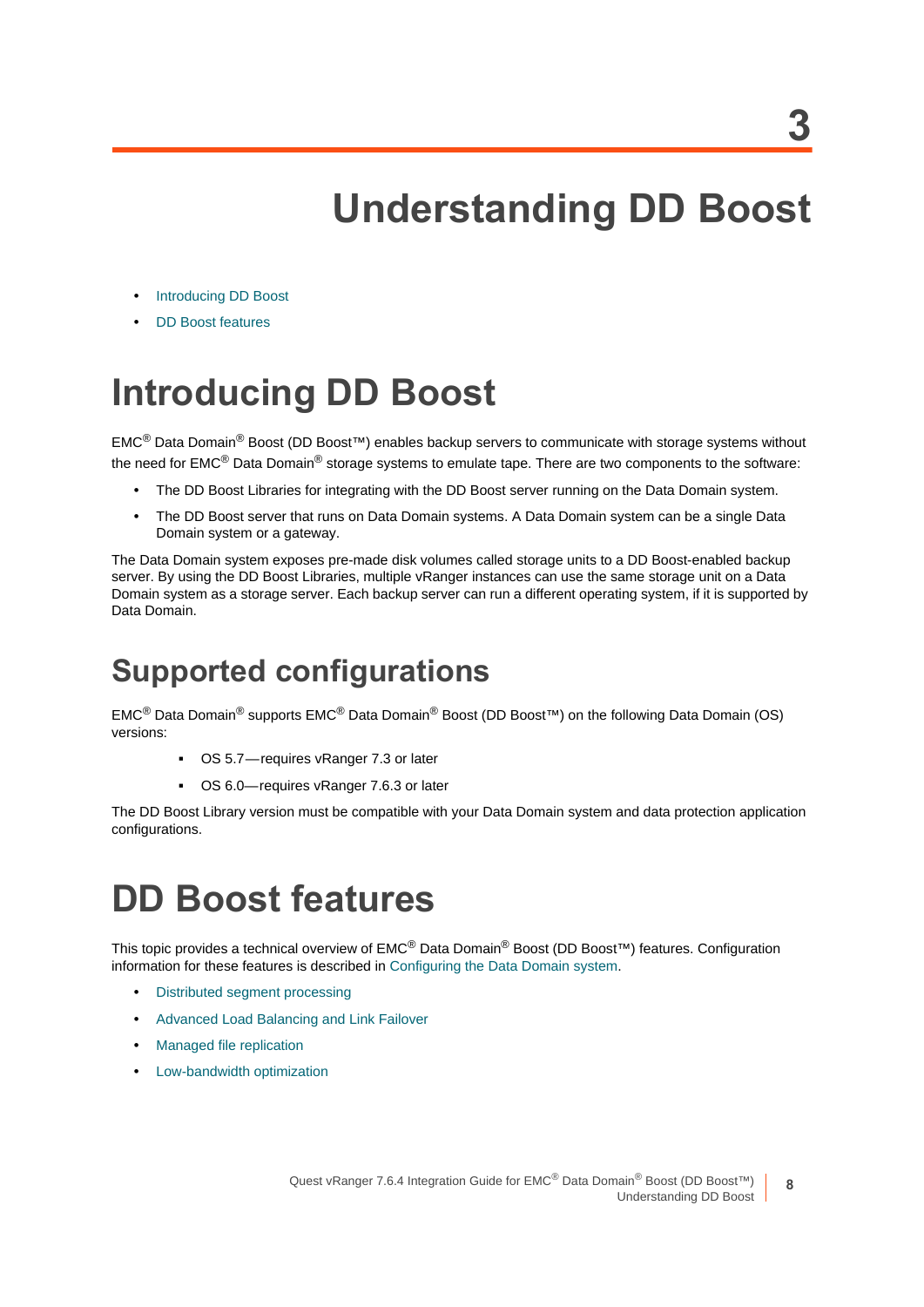## <span id="page-8-2"></span><span id="page-8-0"></span>**Distributed segment processing**

Distributed segment processing allows parts of the deduplication process to be performed by the EMC<sup>®</sup> Data Domain<sup>®</sup> Boost (DD Boost<sup>™</sup>) Library, which avoids sending duplicate data to the EMC<sup>®</sup> Data Domain<sup>®</sup> system that is configured as a vRanger repository. The option to distribute the processing is enabled or disabled on the Data Domain system; for more information, see [Configuring distributed segment processing.](#page-13-3) The DD Boost Library negotiates with the Data Domain system for the current setting of the option and behaves appropriately. Therefore, the DD Boost Library offers two modes of operation for sending backup data to a Data Domain system: one with distributed segment processing enabled and the other with the distributed segment processing disabled.

Distributed segment processing provides the following benefits:

- **•** Potentially higher throughput, because the DD Boost Library sends only unique data to a Data Domain system versus sending all the data over the LAN. Throughput improvements depend on the redundant nature of the data being backed up, the overall workload on the backup server, and the capability of the backup server. In general, greater throughput is attained with higher redundancy, greater backup server workload, and backup server capability.
- **•** The network bandwidth requirements are reduced since only the unique data is sent over the LAN to the Data Domain systems.

For more information about local compression and its configuration, see the *EMC Data Domain Operating System Administration Guide*.

You manage distributed segment processing by using the **ddboost** option commands, as described in [Using the](#page-26-3)  [DD Boost commands.](#page-26-3)

**NOTE:** EMC recommends that you use distributed segment processing if your network connection is 1 Gb ÷ Ethernet.

### **Distributed segment processing disabled**

In this mode, the EMC® Data Domain® Boost (DD Boost™) Library sends the data directly to the Data Domain system over the LAN. The Data Domain system then segments, deduplicates, and compresses the data before it is written to the disk. The DD Boost Library runs on the backup server.

### **Distributed segment processing enabled**

In this mode, the deduplication process is distributed between the EMC<sup>®</sup> Data Domain<sup>®</sup> Boost (DD Boost<sup>™</sup>) Library and the Data Domain system.

**i** | NOTE: The DD Boost Library runs on the vRanger server. The DD Boost Library's handling of data is transparent to vRanger and the library does not store any data on the backup server.

Parts of the deduplication process are run by the DD Boost Library so that only unique data is sent to data to a Data Domain system over the LAN. The DD Boost Library segments, computes IDs for the segments, checks with the Data Domain system for duplicate segments, compresses unique segments that are not found on the Data Domain system, and sends the compressed data to the Data Domain system. The Data Domain system then writes the unique data to disk.

## <span id="page-8-1"></span>**Advanced Load Balancing and Link Failover**

vRanger supports a single host name and IP address per repository. For EMC<sup>®</sup> Data Domain<sup>®</sup> systems that require multiple 1 GbE links to obtain full system performance, you must set up multiple storage servers on the Data Domain systems — one per interface — and target the backup policies to different storage servers to spread the load on the interfaces.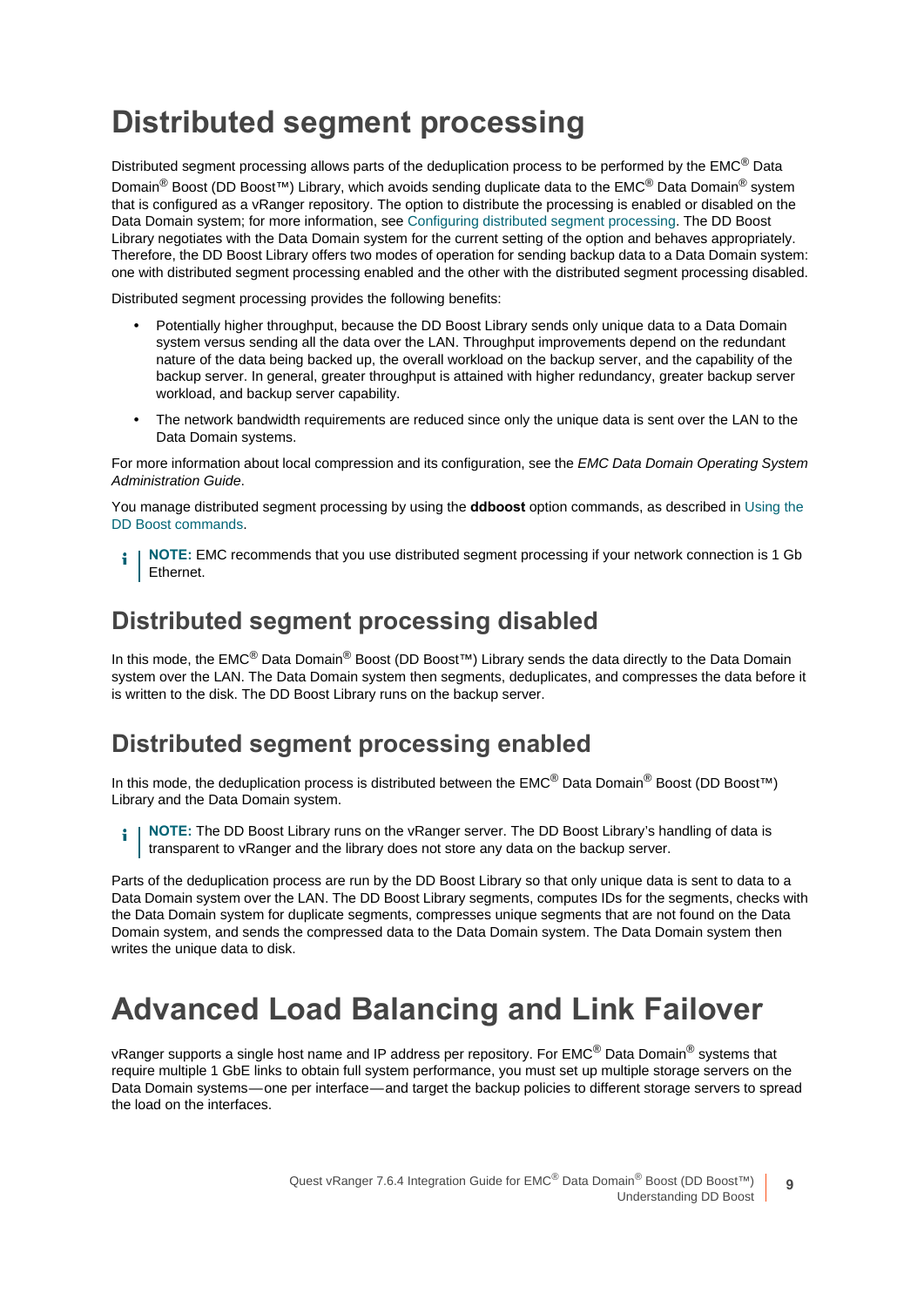The Advanced Load Balancing and Link Failover feature allows for combining multiple Ethernet links into a group. Only one of the interfaces on the Data Domain system is registered with vRanger. The EMC® Data Domain® Boost (DD Boost™) Library negotiates with the Data Domain system on the interface registered with vRanger to obtain an interface to send the data. The load balancing provides higher physical throughput to the Data Domain system compared to configuring the interfaces into a virtual interface using Ethernet level aggregation.

The Data Domain system load balances the connections coming in from multiple vRanger instances on all the interfaces in the group. The load balancing is transparent to vRanger. Because Advanced Load Balancing and Link Failover works at the DD Boost Library software layer, it is seamless to the underlying network connectivity and supports both physical and virtual interfaces.

The data transfer is load balanced based on the number of connections outstanding on the interfaces. Only connections for backup and restore jobs are load balanced.

- **NOTE:** The replication connection between the Data Domain systems is not part of the load balancing. A single IP address is used for the target Data Domain system.
- **IMPORTANT:** Quest recommends that you exclude one interface from the ifgroup and reserve it for the ÷ replication path between the source and target Data Domain systems.

The Advanced Load Balancing and Link Failover feature can be used with other network layer aggregation and failover technologies. The Advanced Load Balancing and Link Failover functionality also works with other network layer functionality on the Data Domain systems, including VLAN tagging and IP aliasing. This functionality allows additional flexibility in segregating traffic into multiple virtual networks, which run over the same physical links on the Data Domain system.

The benefits of Advanced Load Balancing and Link Failover are as follows:

- **•** Eliminates the need to register multiple storage servers one for each interface with vRanger, which can potentially simplify installation management.
- **•** If one of the interfaces in the group goes down while the Data Domain system is still operational, the subsequent incoming backup jobs are routed to the available interfaces.
- **•** The backup and restore jobs are automatically load balanced on multiple interfaces in the group, which can potentially result in higher utilization of the links.
- **•** All in-flight jobs to the failed interface transparently are failed over to healthy operational links. From the point of view of vRanger, the jobs continue uninterrupted.

### **Configuration restrictions**

- **•** The interfaces can be added only to the group using an IP address.
- **•** Even though the Advanced Load Balancing and Link Failover feature works with mixed 1GbE interfaces and 10 GbE interfaces in a group, it is not a recommended setup. Quest recommends that you have interfaces with the same link speed in a group.
- Since only one interface group is supported on the EMC<sup>®</sup> Data Domain<sup>®</sup> system, for connecting more than one backup server, a switch is needed in the middle.

# <span id="page-9-0"></span>**Managed file replication**

File replication replicates a single file. The replication request is initiated by the application. By default, the backup servers set up replication jobs between two EMC<sup>®</sup> Data Domain<sup>®</sup> systems after authenticating them using the preconfigured EMC<sup>®</sup> Data Domain<sup>®</sup> Boost (DD Boost<sup>™</sup>) user name and password. If the replication feature is enabled, when an optimized job is set up by backup servers, the session between the source and destination Data Domain systems is encrypted using Secure Sockets Layer (SSL), ensuring all image data and metadata is sent encrypted over the WAN.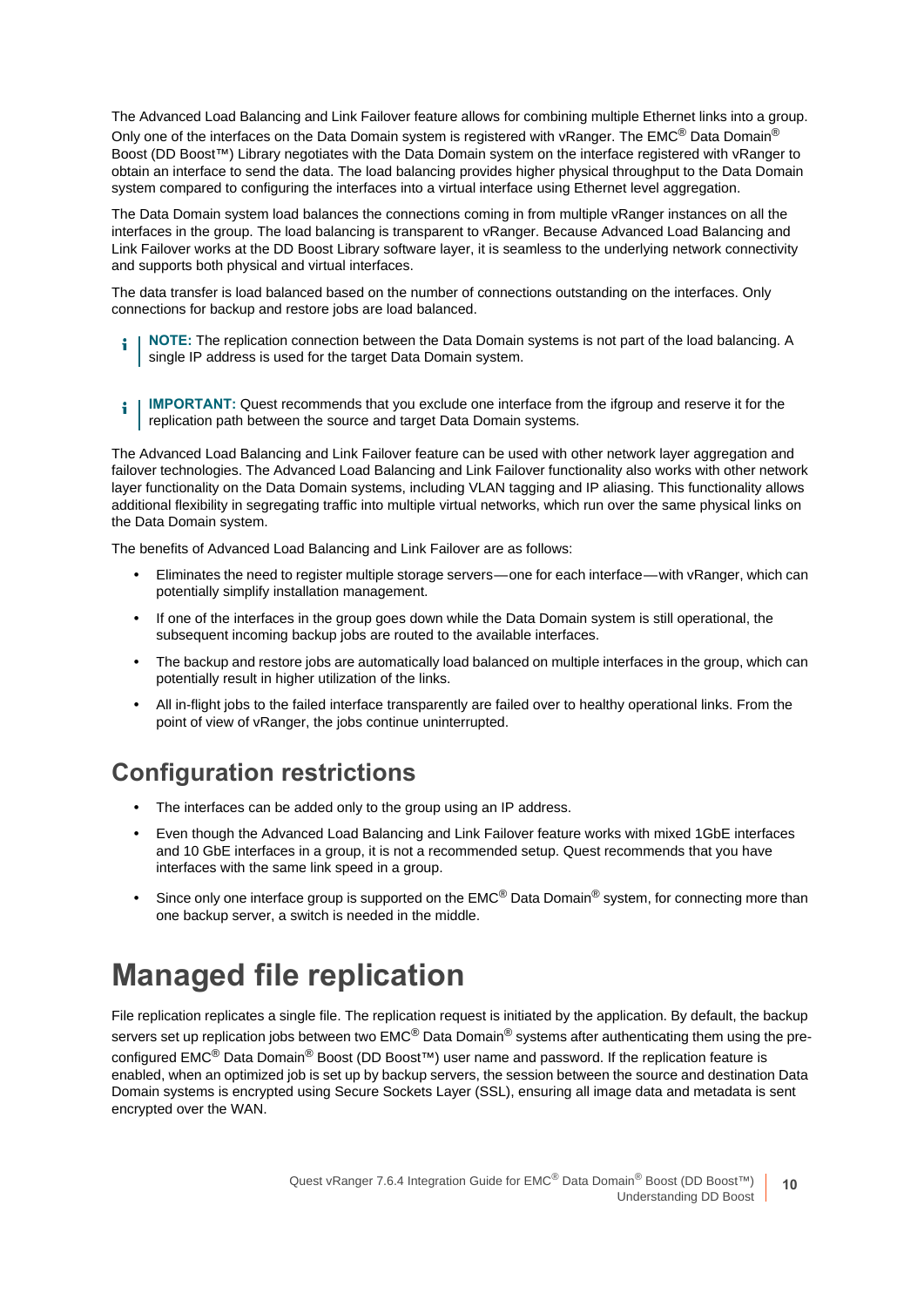Enabling this option on Data Domain system is transparent to the data protection application. When the data protection application requests Data Domain system to perform a replication job, the source and destination systems negotiate automatically to perform encryption without knowledge of the requesting data protection application. Replication uses the ADH-AES256-SHA cipher suite. There is no ability to configure a different suite.

Replication is available to a Data Domain system with an installed Replicator license, and applies to all replication jobs on that system. Both the source and the destination Data Domain systems that are participating in replication jobs must have this option enabled for it to take effect.

Replication can be used with the encryption of data-at-rest feature available on Data Domain operating system with the optional Encryption license. When replication is used with the encryption of data-at-rest feature, the encrypted backup image data is encrypted again using SSL for sending over WAN.

### **Replication notes**

- **•** Both the source and the destination EMC® Data Domain® systems must be running Data Domain OS 5.2 or later to use this feature.
- **•** Enabling this feature does not require restarting the file system on a Data Domain system.
- **•** The low-bandwidth optimization and the encryption options can be used with each other.

### <span id="page-10-0"></span>**Low-bandwidth optimization**

The low-bandwidth Replicator option reduces the WAN bandwidth utilization. This option is useful if replication is being performed over a low-bandwidth network (WAN) link. This option provides additional compression during data transfer and is recommended only replication jobs that occur over WAN links that have fewer than 6 Mb/s of available bandwidth.

The low-bandwidth optimization option is available to EMC<sup>®</sup> Data Domain<sup>®</sup>s systems with an installed Replicator license. The option is enabled on a Data Domain system and applies to all replication jobs on that system.

Enabling this option on Data Domain system is transparent to the data protection application. When the data protection application requests a Data Domain system to perform a replication job, the source and destination systems automatically perform the additional compression without involving the requesting data protection application.

Each Data Domain system wanting to participate in low-bandwidth replication must have this option enabled.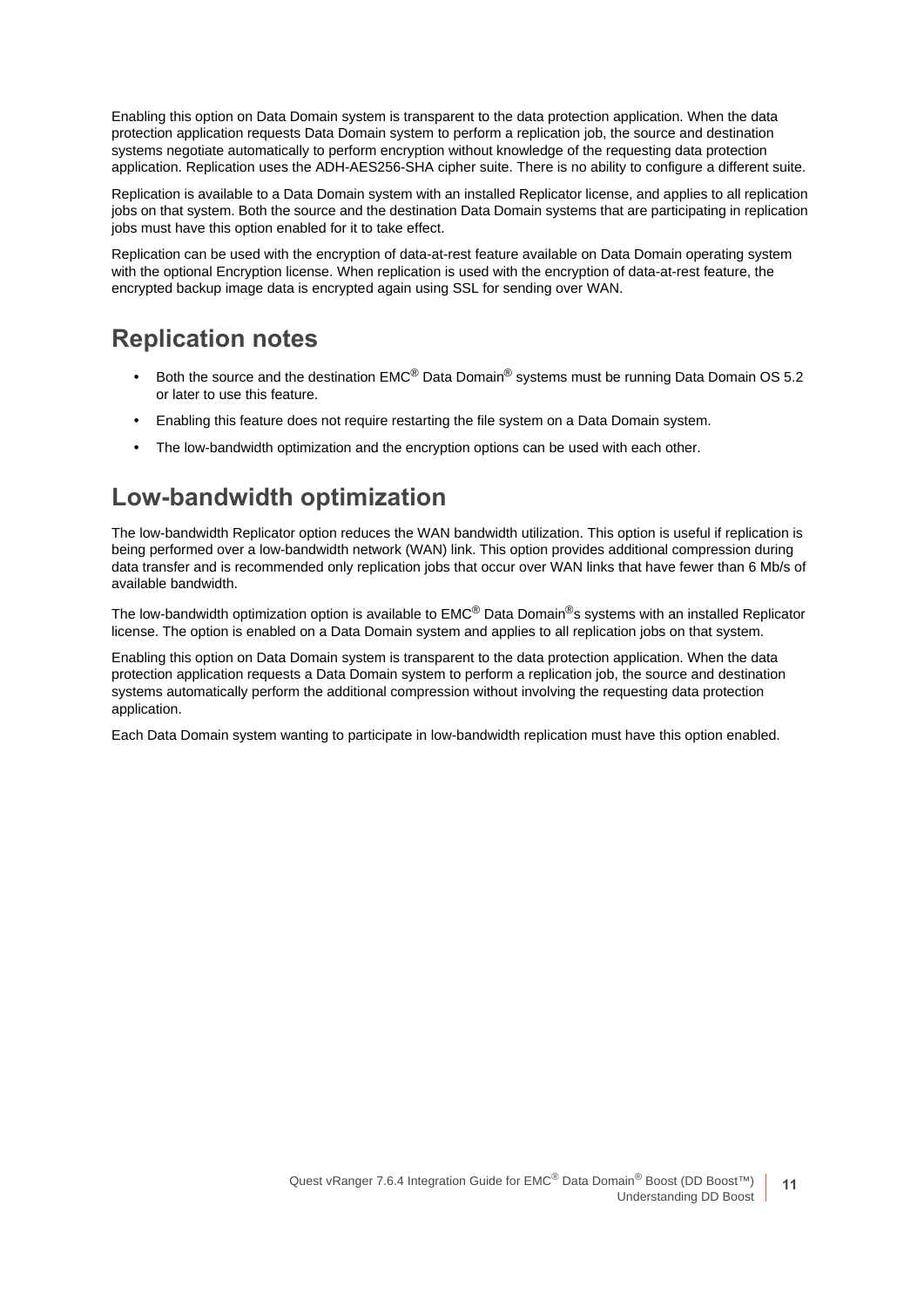# <span id="page-11-0"></span>**Installing and configuring DD Boost**

- **•** [Installing DD Boost](#page-11-1)
- **•** [Configuring the Data Domain system](#page-12-1)

# <span id="page-11-1"></span>**Installing DD Boost**

**NOTE:** Complete descriptions of commands used in this guide are provided in the *EMC Data Domain Operating System Command Reference Guide*.

The overall steps for installing DD Boost are as follows:

- 1 Obtain the license required to enable DD Boost on the Data Domain system; purchase a DD Boost license key from EMC.
	- **▪** The DD Boost license allows you to back up and restore data.
	- **▪** A separate replication license enables you to perform replication. You must obtain a replication license for both the source and destination Data Domain systems.
- 2 Enable and configure DD Boost on the Data Domain system.

At a minimum, configuration includes specifying the DD Boost user name and password.

- 3 Install vRanger, which contains the DD Boost Libraries.
	- **NOTE:** This documentation illustrates the DD Boost configuration on Data Domain using commands ÷ in Data Domain OS 5.2. If you are using a different version of Data Domain operating system with this version of the DD Boost Library, see the corresponding Data Domain operating system version documentation for CLI details.

Many of the configurations done by command line can also be made using the EMC Data Domain Enterprise Manager web console.

## <span id="page-11-2"></span>**Firewalls and ports**

The EMC<sup>®</sup> Data Domain<sup>®</sup> system as it is initially configured does not work through a firewall. If you need the Data Domain system to work in the presence of a firewall, contact your network support provider.

The following ports must be open in a firewall for  $EMC^{\circledR}$  Data Domain<sup>®</sup> Boost (DD Boost<sup>™)</sup> backups and replication to work:

- **•** TCP 2049 (Network File System [NFS])
- **•** TCP 2051 (Replication)
- **•** TCP 111 (NFS portmapper)
- **•** TCP xxx (select a random port for NFS mountd)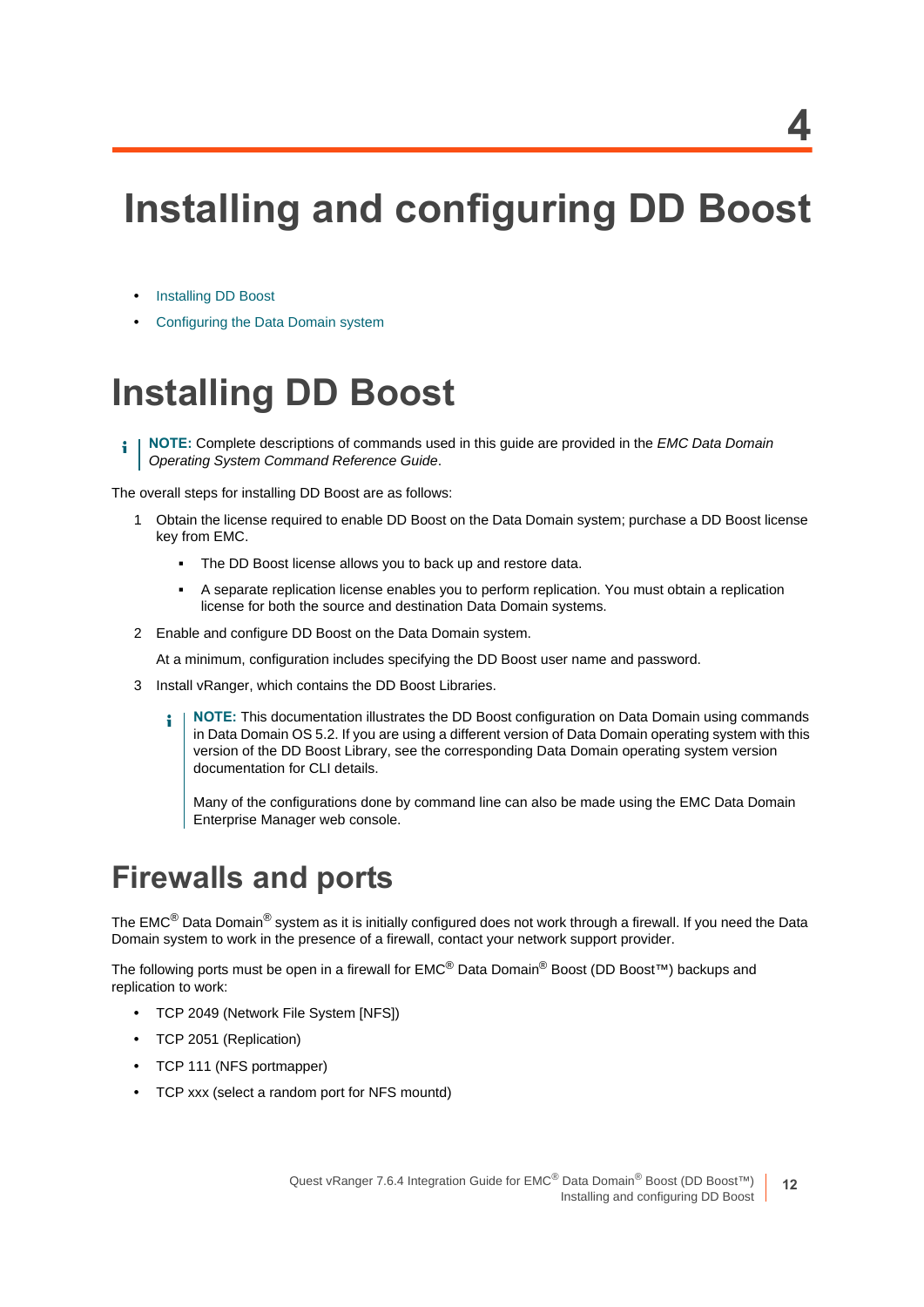## <span id="page-12-0"></span>**Enabling DD Boost on a Data Domain system**

Every EMC® Data Domain® system that is enabled for EMC® Data Domain® Boost (DD Boost™) must have a unique name. You can use the Data Domain system's DNS name, which is always unique.

**I IMPORTANT:** The user must be configured in vRanger to connect to the Data Domain system.

#### *To enable DD Boost:*

- 1 On the Data Domain system, log in as an administrative user.
- 2 Verify that the file system is enabled and running by entering:

```
# filesys status
The file system is enabled and running.
```
3 Add the DD Boost license using the license key that Data Domain provided:

```
# license add license key
License "ABCE-BCDA-CDAB-DABC" added.
```
4 Set the DD Boost user by entering:

# ddboost set user-name ddboost-user

5 Enable DD Boost by entering:

# ddboost enable DD Boost enabled

# <span id="page-12-3"></span><span id="page-12-1"></span>**Configuring the Data Domain system**

This topic describes tasks and commands for configuring the EMC® Data Domain® system.

- **•** [Creating a DD Boost user name](#page-12-2)
- **•** [Creating Storage Units](#page-13-0)
- **•** [Configuring distributed segment processing](#page-13-1)
- **•** [Configuring Advanced Load Balancing and Link Failover](#page-14-0)
- **•** [Configuring replication](#page-14-1)

### <span id="page-12-2"></span>**Creating a DD Boost user name**

An EMC<sup>®</sup> Data Domain<sup>®</sup> Boost (DD Boost<sup>™</sup>) user is an EMC<sup>®</sup> Data Domain<sup>®</sup> user. Before setting the DD Boost user access, the username and password must have already been set up on the Data Domain system. vRanger uses the DD Boost user account to connect to the DD Boost repository.

When DD Boost is enabled, a Data Domain OS administrative user can set or change to another DD Boost user. Only one DD Boost user can operate DD Boost at a time.

#### *To set or modify the DD Boost user name:*

1 In the DD Boost overview pane located under the Data Management tab, click **Add** or **Modify** in the DD Boost User area.

#### The **Set** or **Modify DD Boost User Name** dialog box appears.

- 2 Do one of the following:
	- **▪** To add a user, click the **User Name** button.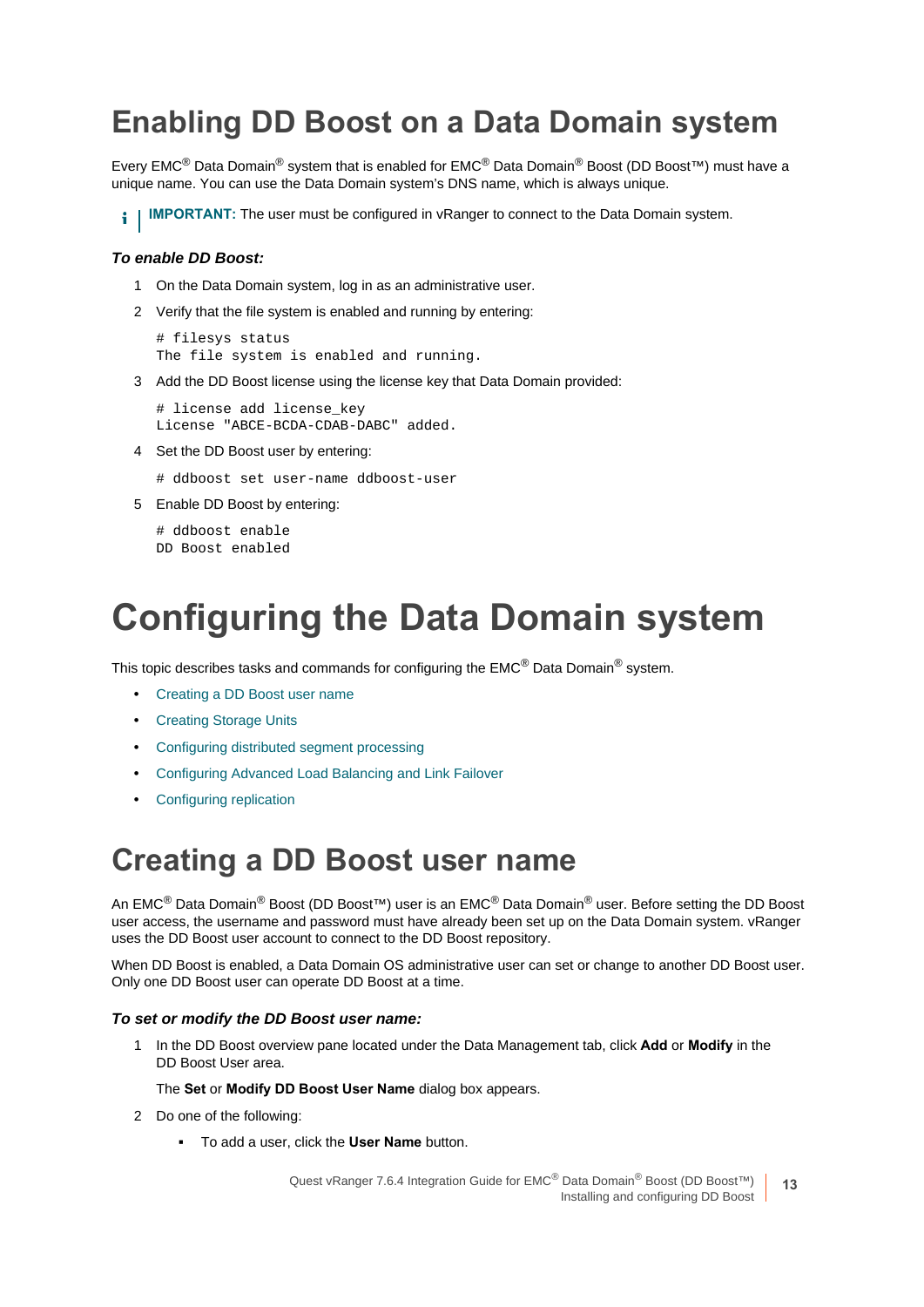a Enter the user name in the **DD Boost User Name** field.

The user must be configured in the backup application to connect to the Data Domain system.

- b Enter the password twice in the text fields.
- c Select the privilege level for this user: admin or user.
- **▪** To switch to a user that has already been added, click the **Existing User** button, and select the user name from the drop-down list.
- 3 Click OK.

## <span id="page-13-2"></span><span id="page-13-0"></span>**Creating Storage Units**

The EMC<sup>®</sup> Data Domain<sup>®</sup> system exposes pre-made disk volumes called storage units to an EMC<sup>®</sup> Data Domain<sup>®</sup> Boost (DD Boost<sup>™</sup>)-enabled backup server. Each Storage Unit is a top-level subdirectory of the **/data/col1** directory; there is no hierarchy among Storage Units. When used with vRanger, a DD Boost repository is configured at the Storage Unit level, meaning each DD Boost repository in vRanger equates to exactly one Storage Unit.

- <sup>1</sup> | NOTE: You may also create a Storage Unit from the vRanger UI during the DD Boost repository configuration, or by using the EMC Data Domain Enterprise Manager web console.
	- 1 To create a storage unit on the Data Domain system, enter:
		- # ddboost storage-unit create storage-unit\_name
		- **IMPORTANT:** Each storage unit name must be unique. For devices running Data Domain OS 5.2 and î. later, the supported characters are alphanumeric characters and  $\sim$ ! $@#\$^{\wedge}$  +  $\rightarrow$  - $\{$ }[],.
	- 2 Repeat the previous step for each DD Boost-enabled Data Domain system.

## <span id="page-13-3"></span><span id="page-13-1"></span>**Configuring distributed segment processing**

The distributed segment processing option is configured on the EMC<sup>®</sup> Data Domain<sup>®</sup> system and applies to all the backup servers and the EMC<sup>®</sup> Data Domain® Boost (DD Boost<sup>™)</sup> Libraries installed on them. For more information, see [Distributed segment processing](#page-8-2).

The option can be configured using the following command:

- # ddboost option set distributed-segment-processing {enabled | disabled}
- **NOTE:** Enabling or disabling the distributed segment processing option does not require a restart of the Data f. Domain file system.

Distributed segment processing is supported with DD Boost Library version 2.2 or later communicating with a Data Domain system that is running Data Domain OS 5.2 or later.

Distributed segment processing is enabled by default on a system initially installed with Data Domain OS 5.2. If a system is upgraded from Data Domain OS 5.0.x to Data Domain OS 5.2 or later, distributed segment processing is left in its previous state.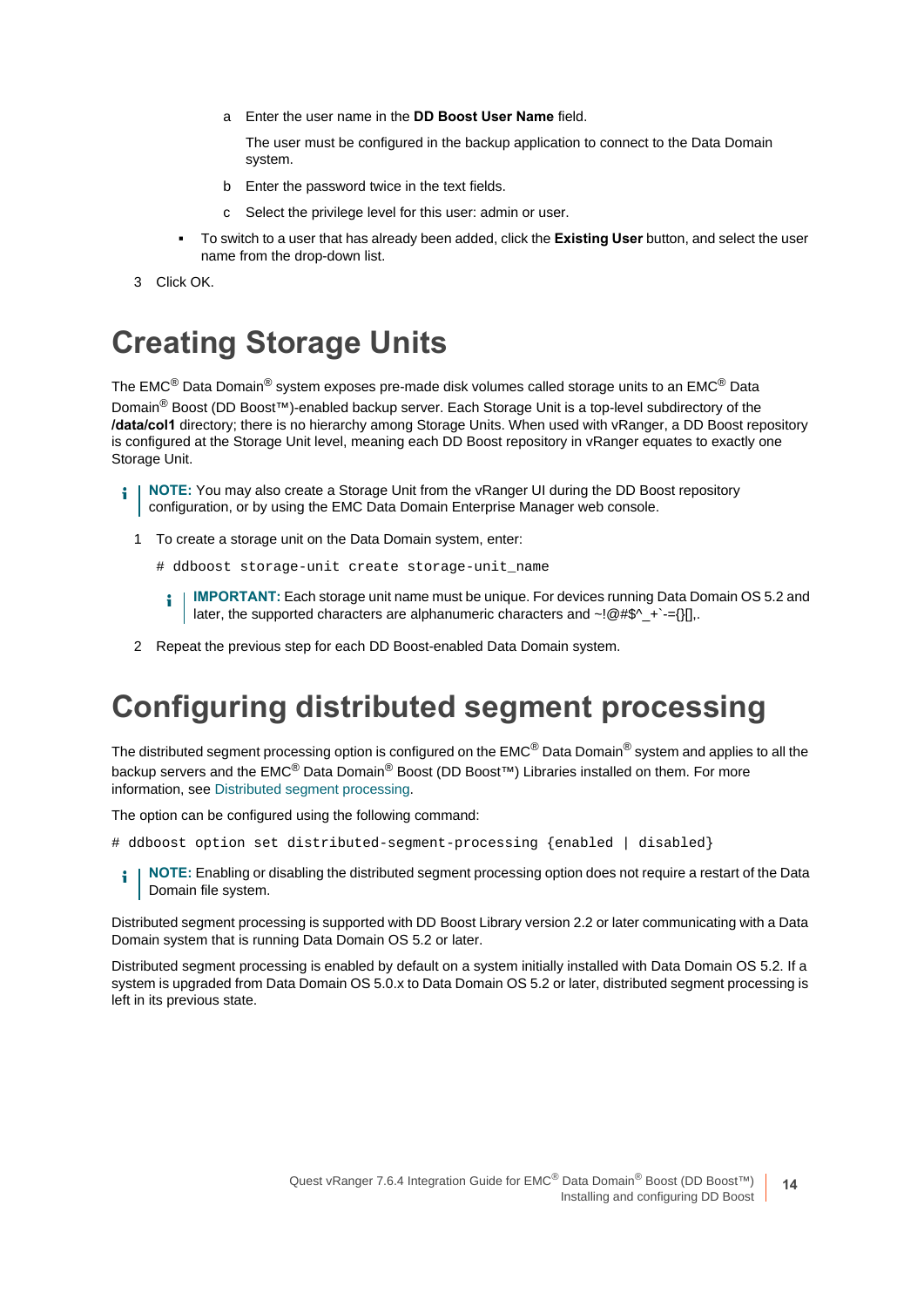# <span id="page-14-2"></span><span id="page-14-0"></span>**Configuring Advanced Load Balancing and Link Failover**

If an interface group is configured, when the EMC® Data Domain<sup>®</sup> system receives data from the backup server clients, the data transfer is load balanced and distributed as separate jobs on the private network, providing higher input and output throughput, especially for customers who use multiple 1 GbE connections.

Create an interface group on the Data Domain system by adding existing interfaces to the group and registering the Data Domain system with vRanger, as described in the following steps.

- 1 Verify that the interfaces have been created with the net command.
- 2 Add the interfaces into the group.

```
# ddboost ifgroup add interface 192.168.1.1
# ddboost ifgroup add interface 192.168.1.2
# ddboost ifgroup add interface 192.168.1.3
# ddboost ifgroup add interface 192.168.1.4
```
**i** | NOTE: Only one interface group can be created and this group cannot be named.

3 Select one interface on the Data Domain system to register with vRanger.

Quest recommends that you create a failover-aggregated interface and register that interface with vRanger.

It is not mandatory to have one of the interfaces in the ifgroup registered with vRanger. An interface that is not part of the ifgroup can also be used to register with vRanger.

**NOTE:** EMC recommends that you register the interface with a resolvable name using DNS or any f. other name resolution mechanism.

The interface registered with vRanger is used by vRanger and the DD Boost Library to communicate with the Data Domain system. If this interface is not available, backups to that Data Domain system are not possible.

4 Enable the feature on the Data Domain system:

```
# ddboost ifgroup enable
```
5 Verify the configuration of the Data Domain system:

```
# ddboost ifgroup show config
Interface
-------------
192.168.1.1
192.168.1.2
192.168.1.3
192.168.1.4
-------------
```
After the interface group is set up, you can add or delete interfaces from the group. You can manage Advanced Load Balancing and Link Failover — an interface group — by using the **ddboost ifgroup** command or from the **Enterprise Manager Data Management > DD Boost** view. For more information, see the *EMC Data Domain Operating System Administration Guide*.

## <span id="page-14-1"></span>**Configuring replication**

With EMC<sup>®</sup> Data Domain<sup>®</sup> Boost (DD Boost<sup>™</sup>), vRanger can control replication between multiple EMC<sup>®</sup> Data Domain<sup>®</sup> systems and provide backup administrators with a single point of management for tracking all backups and duplicate copies. This configuration lets you efficiently create disaster recovery (DR) copies of your backups over the WAN, and track all the copies using the vRanger catalog for easy recovery.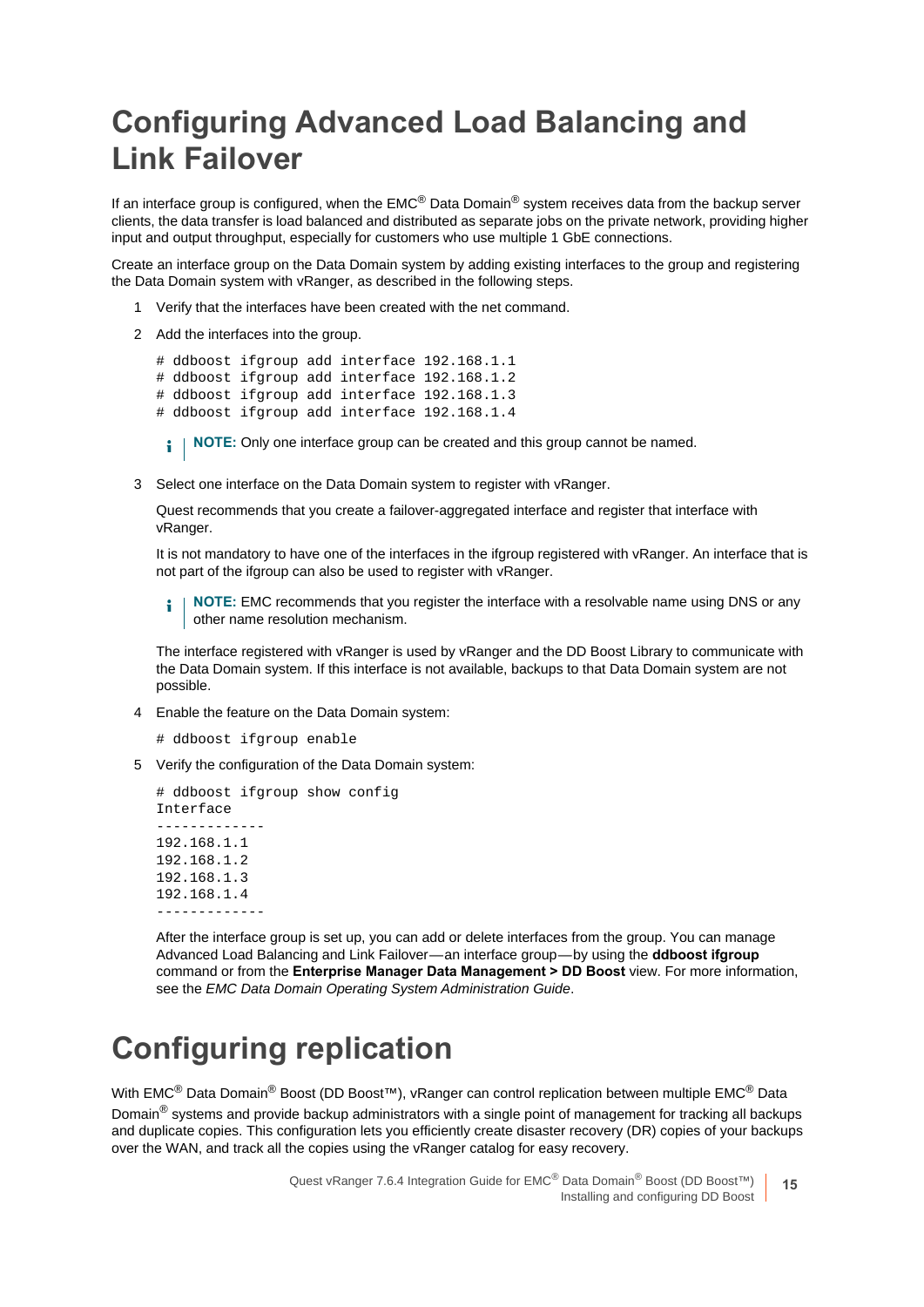### **Enabling replication**

When using EMC<sup>®</sup> Data Domain<sup>®</sup> Boost (DD Boost<sup>™</sup>) with vRanger, replication is configured through the vRanger interface. For instructions on enabling replication, see [Configuring repository replication](#page-19-0).

### **Enabling low-bandwidth optimization**

To enable the low-bandwidth option, enter:

# ddboost file-replication option set low-bw-optim enabled Low bandwidth optimization enabled for replication.

Enabling or disabling the low-bandwidth optimization option does not require a restart of the EMC<sup>®</sup> Data Domain<sup>®</sup> file system. After enabling low-bandwidth optimization, however, you need to run a full cleaning cycle on the Data Domain system for it to be effective.

Low-bandwidth optimization can be monitored and managed with the command ddboost file replication or from the Enterprise Manager Data Management > DD Boost view. For more information, see the *EMC Data Domain Operating System Administration Guide*.

No configuration changes are necessary on the backup server as this feature is transparent to the data protection applications.

#### **Notes:**

- **•** Enabling this feature takes additional resources CPU and memory on the Data Domain system; Quest recommends that you use this option only when replication is being done over low-bandwidth networks with less than 6 Mbps aggregate bandwidth.
- **•** For more information on this feature, see the *EMC Data Domain Operating System Administration Guide*.
- **•** The low-bandwidth option for replication is supported only for standalone Data Domain systems.

### **Enabling encrypted file replication**

To enable the encrypted file-replication option, enter:

# **ddboost file-replication option set encryption enabled**

The output indicates that the encryption you requested was enabled.

For more information, see the command ddboost file-replication.

No configuration changes are necessary on the backup server as this feature is transparent to the data protection application. Turning on this feature takes additional resources—CPU and memory—on an EMC<sup>®</sup> Data Domain<sup>®</sup> system.

#### **Notes:**

- **•** Enabling or disabling the encrypted file replication option does not require a restart of the Data Domain file system.
- **•** For more information on this feature, see the *EMC Data Domain Operating System Administration Guide*.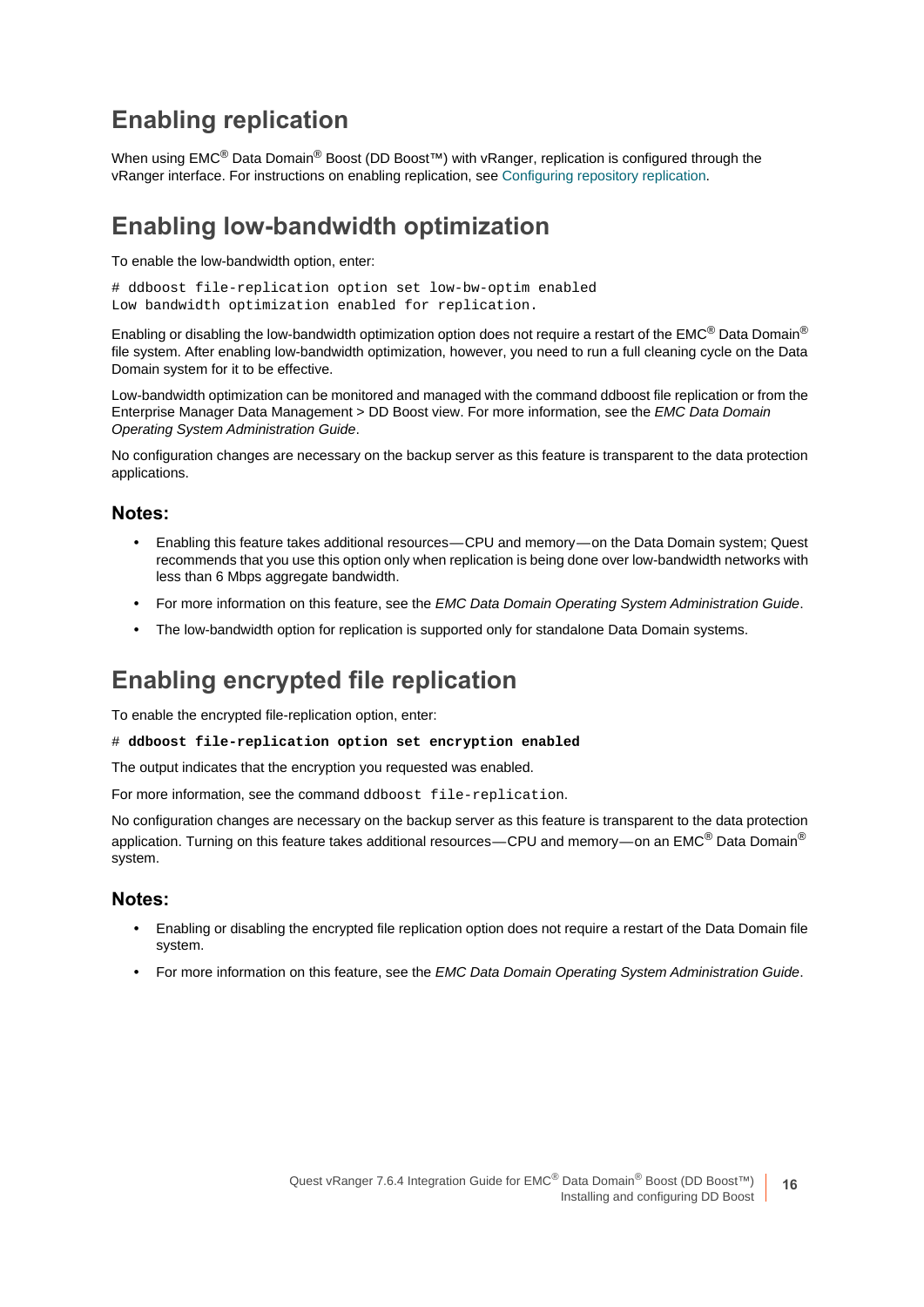# **Installing vRanger**

- <span id="page-16-0"></span>**•** [vRanger system requirements](#page-16-1)
- **•** [Installing vRanger](#page-18-0)
- **•** [Configuring vRanger](#page-18-1)
- **•** [Managing repository replication](#page-21-0)

# <span id="page-16-3"></span><span id="page-16-1"></span>**vRanger system requirements**

Before installing vRanger and EMC<sup>®</sup> Data Domain<sup>®</sup> Boost (DD Boost<sup>™)</sup>, ensure that you read and understand the requirements and limitations of both products. The following topics summarize the system requirements for vRanger.

**IMPORTANT:** The following information is a summary. Before implementing vRanger, review the *Quest vRanger Installation/Upgrade Guide*.

For vRanger and DD Boost to integrate, you must use the following versions:

- **•** vRanger
- **•** At least one EMC® Data Domain® device running:
	- **▪** Data Domain OS 5.7 requires vRanger 7.3 or later
	- **▪** Data Domain OS 6.0— requires vRanger 7.6.3 or later

## <span id="page-16-2"></span>**Hardware requirements**

The hardware requirements to run vRanger can vary widely based on several factors. Therefore, you should not do a large-scale implementation without first completing a scoping and sizing exercise.

### **vRanger: physical machine**

The following describes the hardware recommendations for the vRanger physical machine.

**Table 1. Hardware requirements for physical machine**

| <b>CPU</b> | Any combination equaling four cores of CPUs are recommended. Example one quad-core<br>CPU; two dual-core CPUs. |
|------------|----------------------------------------------------------------------------------------------------------------|
| RAM        | 4 GB RAM is required.                                                                                          |
| Storage    | At least 4 GB free hard disk space on the vRanger machine.                                                     |
| <b>HBA</b> | For LAN-free, Quest recommends that you use two HBAs—one for read operations and one<br>for writing.           |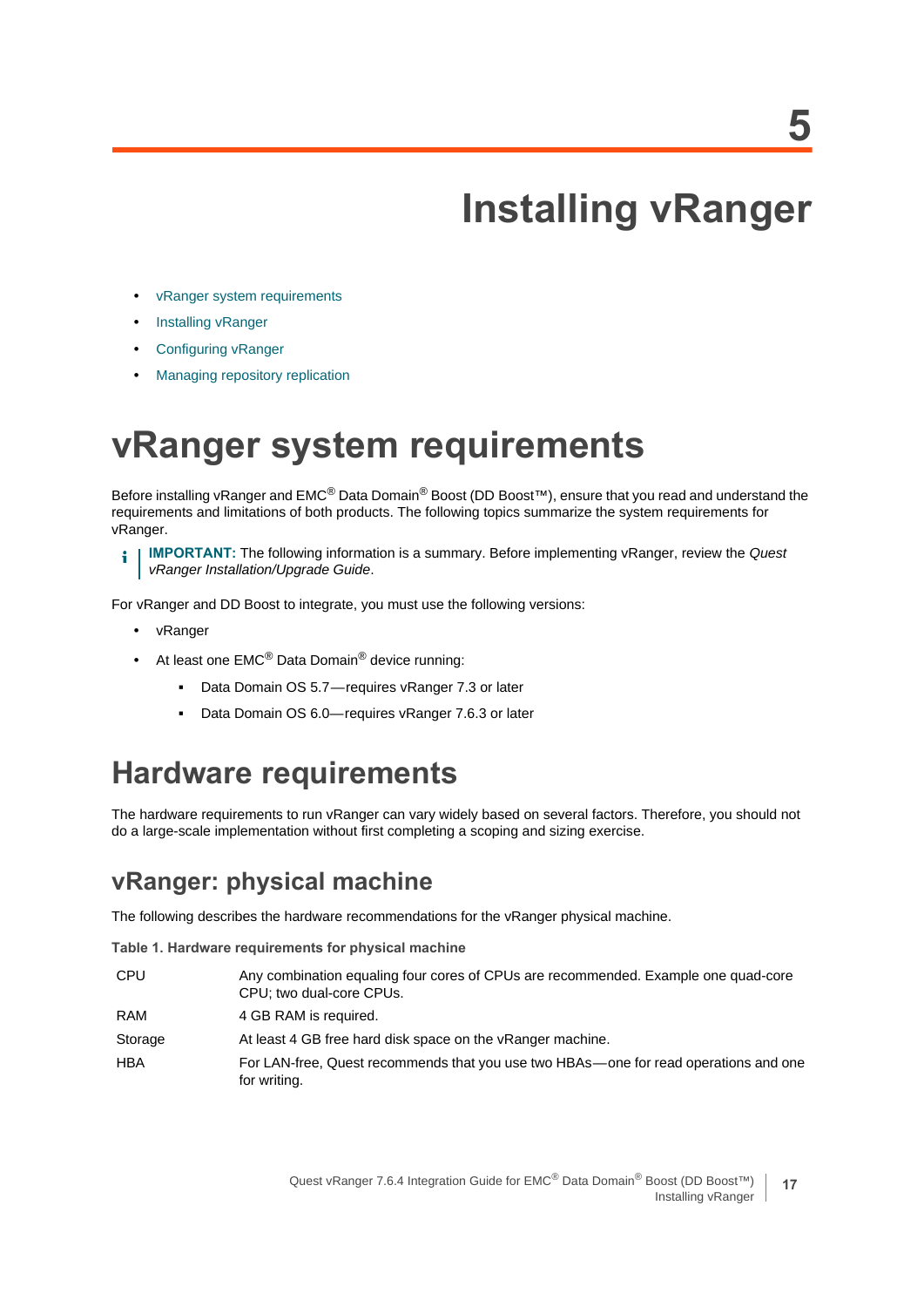### **vRanger: virtual machine (VM)**

The following describes the hardware recommendations for using vRanger in a VM.

**Table 2. Hardware requirements for virtual machine**

| <b>CPU</b> | Four vCPUs.                                                |
|------------|------------------------------------------------------------|
| RAM        | 4 GB RAM is recommended.                                   |
| Storage    | At least 4 GB free hard disk space on the vRanger machine. |

## <span id="page-17-0"></span>**Supported operating systems for installation**

The following operating systems are supported for installation of vRanger.

**Table 3. Supported operating systems**

| <b>Operating system</b>              | Service pack level | <b>Bit level</b> |
|--------------------------------------|--------------------|------------------|
| Windows Server 2008 R2 <sup>ab</sup> | SP1 or later       | x64              |
| Windows Server 2012 <sup>b</sup>     | All service packs  | x64              |
| Windows Server 2012 R2 <sup>bc</sup> | All service packs  | x64              |
| Windows Server 2016 <sup>b</sup>     | All service packs  | x64              |

a. Windows 2008 R2 SP1 requires Windows Management Framework 3.0. Refer to Known Issue VR-177 in the vRanger Release Notes for more information.

b. The Windows Storage Server edition is not supported as an installation platform for vRanger.

c. Before installing vRanger on Windows Server 2012 R2, the updates listed in Additional required software must be installed.

### **Additional required software**

In addition to a supported version of Windows® and a supported VMware<sup>®</sup> Infrastructure, you may need some additional software components, depending on your configuration.

- **Microsoft® .NET Framework**: vRanger requires the .NET Framework 4.5. The vRanger installer installs it if not detected.
- **SQL Server**: [Optional] vRanger utilizes two SQL Server® databases for application functionality. vRanger can install a local version of SQL Express 2008 R2 or you can choose to install the vRanger databases on your own SQL instance.
- **Windows PowerShell 3 or above.**If you are installing vRanger on Windows 2008 R2 SP1, you will need to install WIndows PowerShell 3 or above before installing vRanger
- **vRanger virtual appliance (VA)**: The vRanger VA is a small, pre-packaged Linux® distribution that serves as a platform for vRanger operations away from the vRanger server. vRanger uses the VA for the following functions:
	- **▪** Replication to and from VMware® ESXi™ hosts.
	- **▪** File-level restore (FLR) from Linux machines.
	- Optionally for backups and restores.
- **Updates for Windows Server 2012 R2**: Before installing vRanger on Windows Server 2012 R2, ensure that the Windows updates listed below are installed:
	- **▪** KB2939087
	- **▪** KB2975061
	- **▪** KB2919355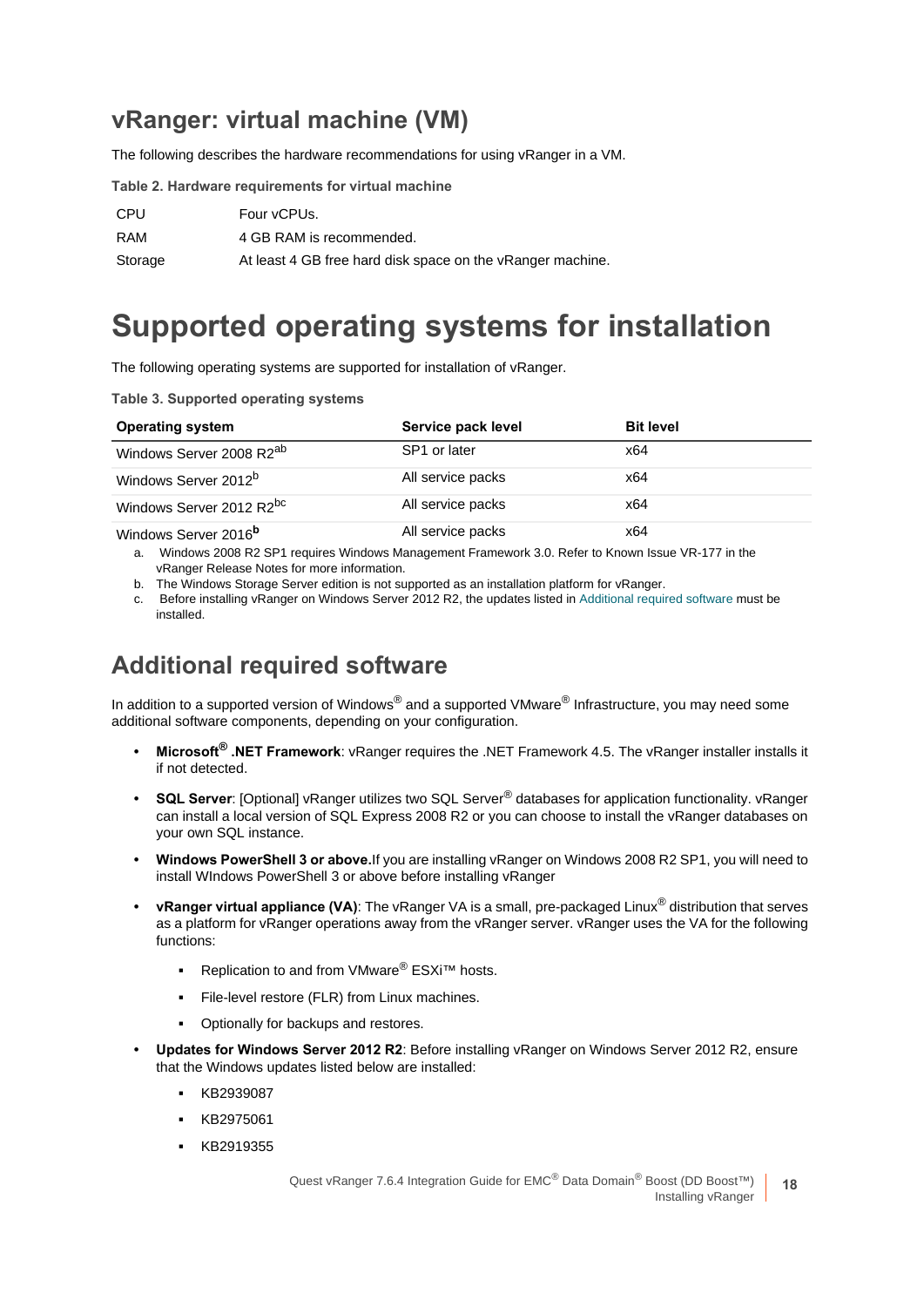**▪** KB2999226

# <span id="page-18-4"></span><span id="page-18-0"></span>**Installing vRanger**

The installation of vRanger has several options. Unless you have a valid reason not to, Quest recommends that you accept the defaults wherever possible. The installation follows this sequence:

1 Launch the installer, and accept the vRanger license.

The install process does not continue until the license is accepted.

- 2 Choose an installation directory.
- 3 Enter the credentials under which the vRanger services should run.

Use credentials that have local administrator privileges on the vRanger machine.

4 Select the vRanger database.

You may choose to install vRanger with a new instance of SQL Server® Express or on an existing SQL Server. You also need to configure DB credentials now.

The installation completes.

For more information, see the *Quest vRanger Installation/Upgrade Guide*.

# <span id="page-18-1"></span>**Configuring vRanger**

vRanger requires some basic configuration before data protection can begin. The bulk of this configuration is driven by the Startup Wizard which starts the first time the application is opened. For more information, see the *Quest vRanger Installation/Upgrade Guide*.

The following topics describe the primary configurations you need to make.

- **Adding vCenters or hosts:** Before you can begin backups, you must add one or more VMware® vCenter™ or ESXi™ servers to the vRanger inventory. To add a vCenter, you must have credentials with Administrator access to the vCenter, along with root-level credentials for each host managed by the vCenter. vRanger provides the option to exclude hosts from the vRanger inventory, which also excludes them from licensing.
- **Adding repositories:** Repositories are where vRanger stores the savepoints created by each backup job. For the purposes of this integration, an EMC<sup>®</sup> Data Domain<sup>®</sup> Boost (DD Boost<sup>™)</sup> repository should be used.

<span id="page-18-2"></span>The DD Boost server must be fully configured and running before adding it as a vRanger Repository. For procedures on how to add a DD Boost server as a repository, see [Managing repository replication](#page-21-0).

# <span id="page-18-3"></span>**Adding an EMC Data Domain Boost (DD Boost) repository**

The following process describes how to add an EMC<sup>®</sup> Data Domain<sup>®</sup> Boost (DD Boost<sup>™)</sup> repository. The following procedure assumes that:

- **•** You have a properly configured Data Domain appliance that is accessible to the vRanger machine.
- **•** DD Boost is licensed and enabled on the Data Domain device.
- **•** You have designated a DD Boost User account.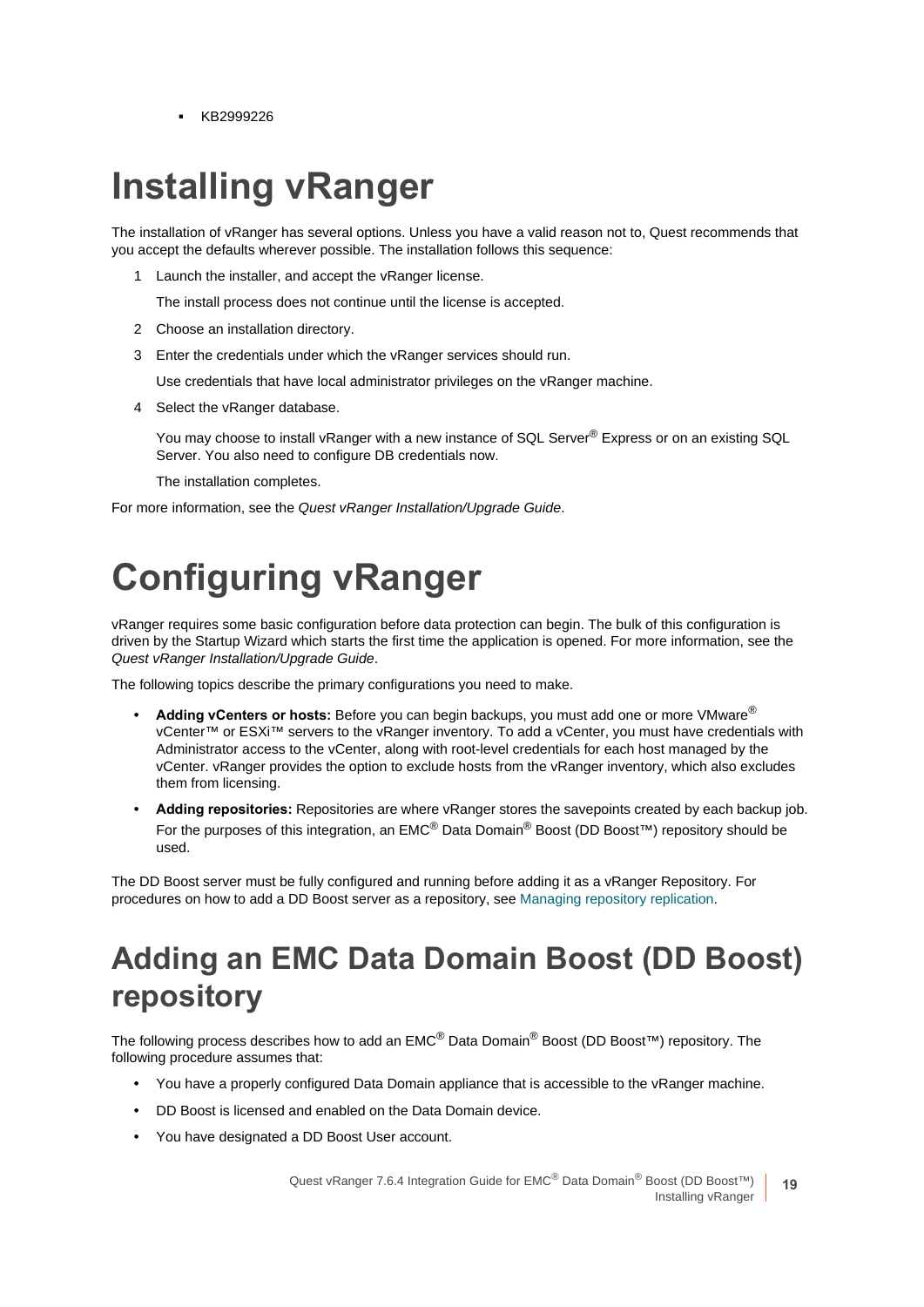**NOTE:** For information on setting up the preceding configurations, see your EMC Data Domain ÷ documentation.

#### *To add an EMC Data Domain Boost Repository:*

- 1 In the **My Repositories** pane, right-click anywhere, and click **Add > EMC Data Domain Boost (DDB)**.
- 2 In the **Add EMC Data Domain Boost Repository** dialog box, complete the following fields:
	- **Repository Name:** Enter a descriptive name for the repository.
	- **▪ Description:** [Optional] Enter a long-form description for the repository.
	- **DNS Name or IP:** Enter the IP or FQDN for the Data Domain device.
	- **▪ User name** and **Password:** Enter the credentials for the account selected as the **DD Boost User**  on the Data Domain device.
		- **NOTE:** For information on creating a DD Boost user name, see your Data Domain ÷ documentation.
	- **Storage Unit:** This field specifies the Storage Unit configured on the Data Domain device. Select one from the drop-down menu, or enter the name for a new Storage Unit and vRanger creates one for you.

**IMPORTANT:** The supported characters are alphanumeric characters and  $\sim$ !@#\$^ +` $\sim$ ={}[],. i I

3 Click **OK**.

The connection to the repository is tested and the repository is added to the **My Repositories** pane and the **Repository Information** dialog box.

vRanger checks the configured repository location for existing manifest data to identify existing savepoints.

- 4 If vRanger finds existing savepoints, click the applicable button:
	- **Import as Read-Only:** To import all savepoint data into the vRanger database, but only for restores, click this button. You cannot back up data to this repository.
	- **Import:** To import all savepoint data into the vRanger database, click this button. vRanger is able to use the repository for backups and restores. vRanger requires read and write access to the directory.
	- **Overwrite:** To retain the savepoint data on the disk and not import it into vRanger, click this button. vRanger ignores the existence of the existing savepoint data and treats the repository as new.

### <span id="page-19-0"></span>**Configuring repository replication**

Replication is configured through the My Repositories pane of the vRanger interface. The following procedure assumes that:

- **•** You have configured at least one DD Boost repository in vRanger.
- **•** At least one other Data Domain device with DD Boost enabled is available in your environment to serve as the replication target. You do not have to add this device to vRanger.
- **•** All devices used in replication have a Replicator license installed.

#### *To configure replication:*

- 1 In the **My Repositories** pane, right-click the Data Domain Boost repository, and select **Configure Replication**.
- 2 In the **Configure Replication** dialog box, complete the following fields:
	- **▪ Repository Name:** Enter a descriptive name for the repository.
	- **▪ Description:** [Optional] Enter a long-form description for the repository.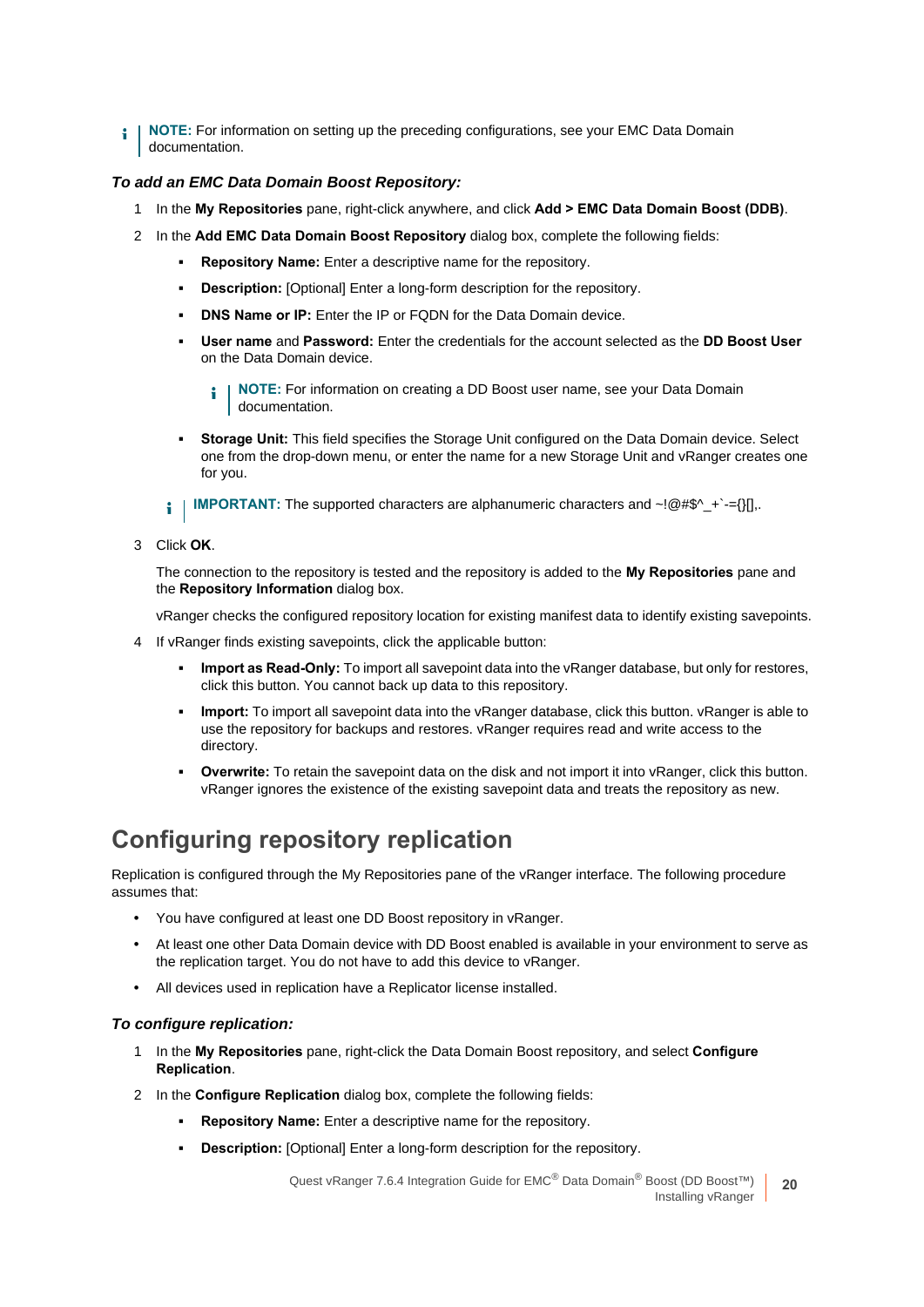- **DNS Name or IP:** Enter the IP or FQDN for the Data Domain device.
- **▪ DD Boost User name** and **Password:** Enter the credentials for the account selected as the **DD Boost User** on the Data Domain device.
- **Storage Unit:** This field specifies the Storage Unit configured on the Data Domain device. Select one from the drop-down menu, or enter the name for a new Storage Unit and vRanger creates one for you.
- 3 Click **OK**.

The connection to the device is tested and the device is added as a repository is added to the **My Repositories** pane and the **Repository Information** dialog box.

After replication is configured for a repository, the **Configure Replication** option is disabled for that repository.

**IMPORTANT:** After a repository is configured for replication, you must select a synchronization method ÷ before replication occurs. For information on manual and automatic synchronization options, see [Managing](#page-21-0)  [repository replication.](#page-21-0)

#### **Editing a replication configuration**

You may edit an existing replication configuration to update credentials or timeout values. You may also use the **Edit Repository Details** dialog box to view free space for the repository.

- 1 In the **My Repositories** pane, right-click the **EMC Data Domain Boost** repository, and select **Edit Replication Configuration**.
- 2 In the **Edit EMC Data Domain Boost Repository** dialog box, edit any of the following fields:
	- **▪ Repository Name**
	- **▪ User Name**
	- **▪ Password**
- 3 Alternatively, view the **Free Space** field for up-to-date information about this repository.
- 4 If you edited any of the fields, click **Update**.

**NOTE:** For information on disabling repository replication, see Disabling repository replication. i I

### **Removing an EMC DD Boost repository**

The process for removing an EMC<sup>®</sup> Data Domain<sup>®</sup> Boost (DD Boost<sup>™)</sup> repository is the same as removing any other repository type, except that you also have the option of removing the storage unit used by the repository. There is a hard limit on the number storage units that can be configured on a Data Domain device, which makes removing unused storage units an important maintenance effort.

#### *To remove a DD Boost repository:*

1 In the **My Repositories** pane, right-click the applicable EMC Data Domain Boost repository, and select **Remove**.

The **Remove Repository** dialog box appears, showing the savepoints in the selected repository.

When removing a repository, you have the option of keeping the savepoints on disk or deleting them. To remove the storage unit associated with the repository, you need to remove the savepoints. If replication is configured for this repository, you are also given the option to delete the savepoints in the replicated repository.

2 Select **Delete all savepoints in this repository**.

**CAUTION: This step deletes the savepoints from the repository disk, not just the vRanger database.**  f, **Exercise caution when deleting savepoints.**

3 To delete the savepoints in a replicated repository, select **Delete all savepoints in replication repository**.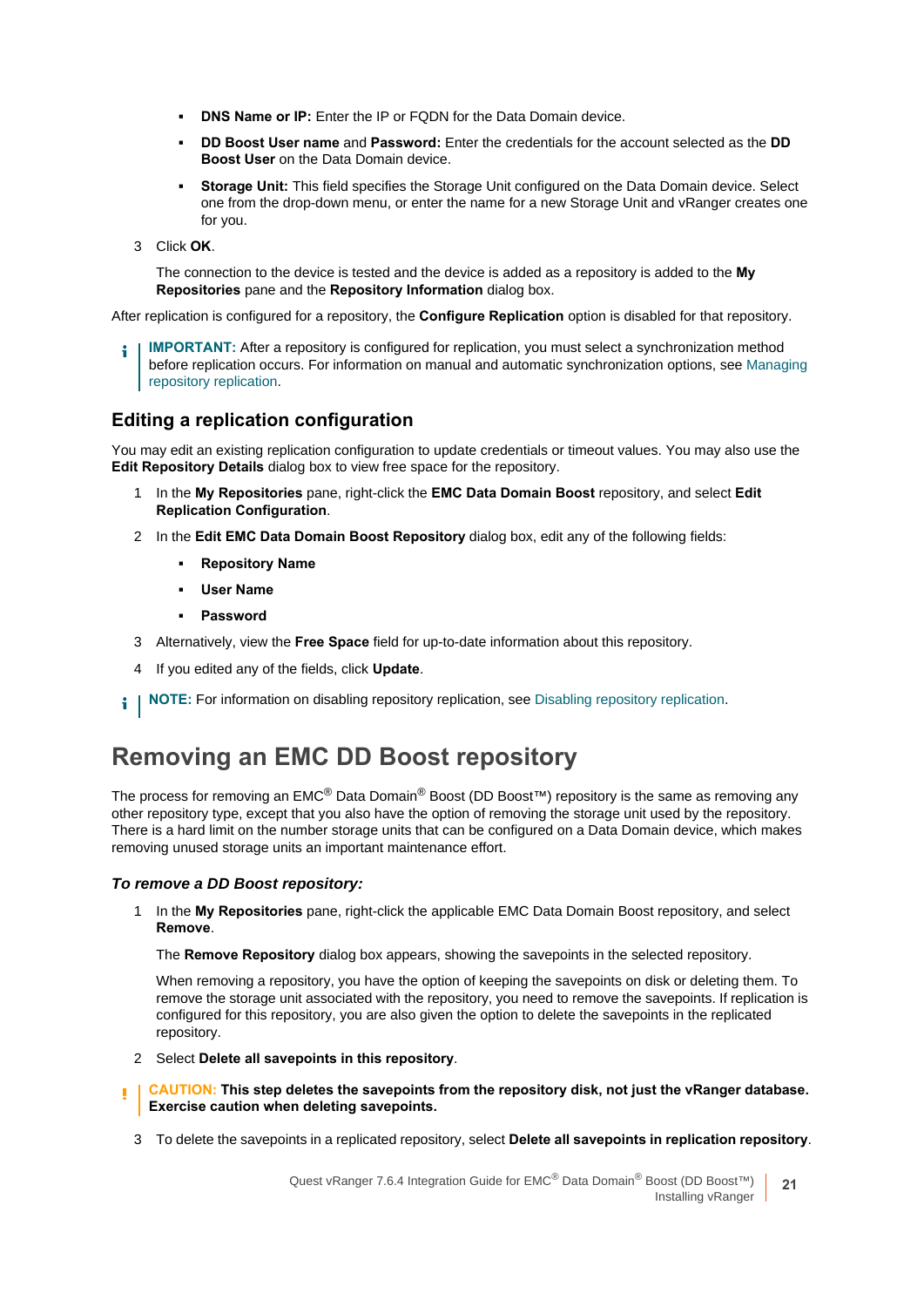- 4 Click **OK**.
- 5 When the **Delete Savepoints** dialog box appears, select **Delete DD Boost storage unit**, and click **OK**. The savepoints are deleted, along with the storage unit associated with the repository.

## <span id="page-21-1"></span><span id="page-21-0"></span>**Managing repository replication**

vRanger supports repository replication. Repositories configured for replication can be synchronized in one of three ways:

- **•** Automatically, after a successful backup task to that repository.
- **•** As a separate job on a scheduled basis.
- **•** Manually, using the Synchronize option.

### **Configuring a repository for automatic replication**

When a managed repository is configured for savepoint replication, and a backup task completes successfully, each savepoint is also replicated to the replication repository.

#### *To enable automatic savepoint replication:*

- 1 From the **Tools** menu on the vRanger toolbar, select **Options**.
- 2 Under the **Repositories** node, select **Replication**.
	- **TIP:** You may also right-click the target repository in the **My Repositories** pane, and select ÷ **Repository Replication Options**.
- 3 Select **Enable savepoint replication for a successful backup job task, and c**lick **Ok**.

### **Scheduling repository synchronization**

When using scheduled repository synchronization, savepoints are replicated to the replication repository according to a configured schedule.

#### *To schedule a repository synchronization:*

- 1 From the **Tools** menu on the vRanger toolbar, select **Options**.
- 2 Under the **Repositories** node, select **Replication**.
- 3 In the **Repository Replication Configuration** pane, find the **Repository Name** column, and select the applicable repository.

The repositories listed are the target repositories.

- 4 Select **Schedule repository synchronization**.
- 5 Configure the replication schedule as desired, using the following information as a guide.
	- a **Start**: In the drop-down list, select the time for the replication task to begin.
	- b **Recurrence Pattern**: Establish how often the changes should be synchronized. There are five options within this section:
		- **▫ Daily**: The daily option can be scheduled to synchronize the repository every weekday or every *x* number of days.
		- **▫ Weekly**: Repository synchronization can be configured to run on weekly intervals, from every week to every 99 weeks. The day of the week on which to run synchronization tasks can be configured.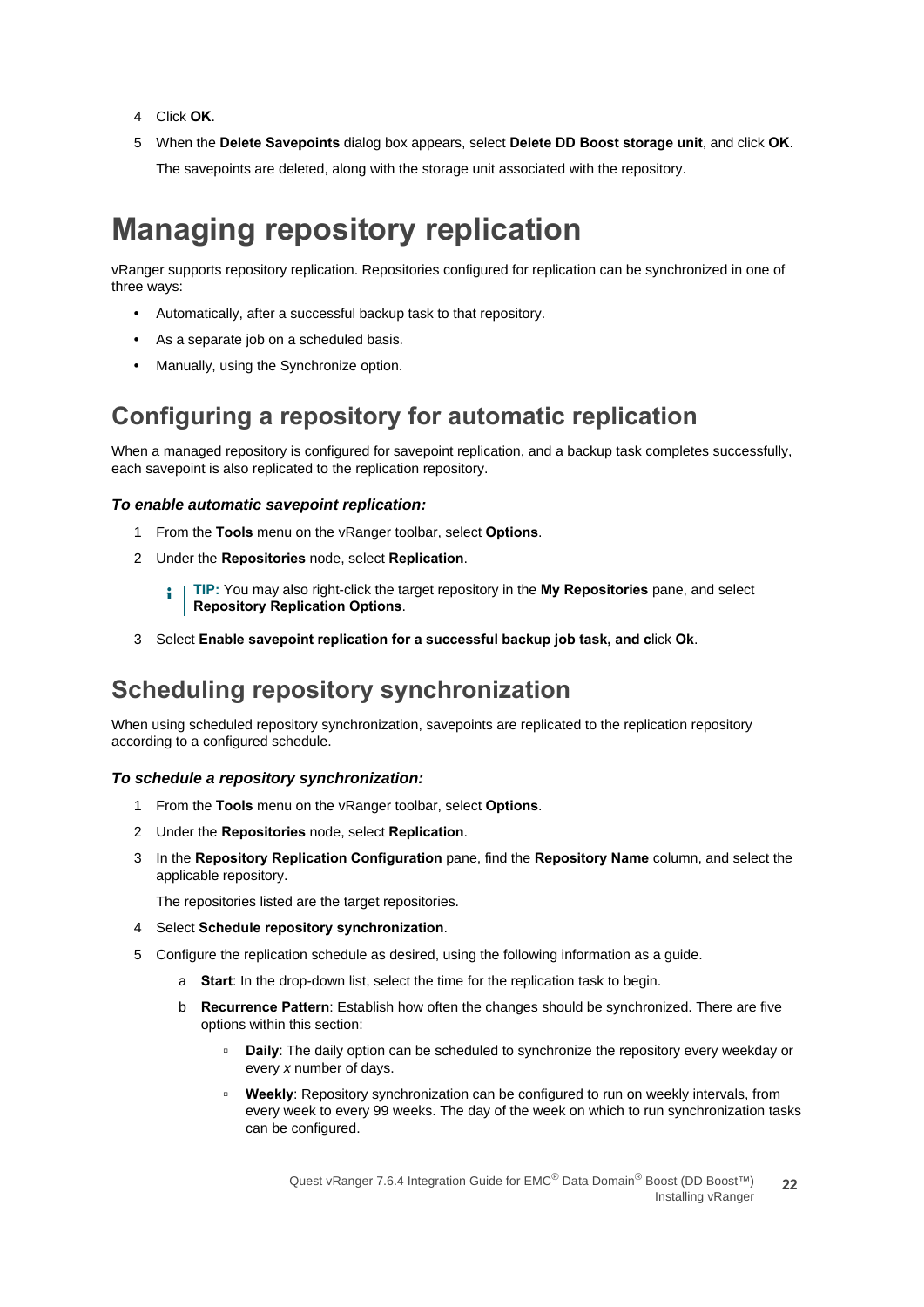**▫ Monthly**: The monthly option offers the following configurations:

#### **- Day** *[x]* **of every** *[y]* **month:**

*x* can be any value from 1 to 31. This value determines the day of the month on which the synchronization job occurs.

*y* can be any value from 1 to 99. This value determines the monthly interval—for example, every two months sets the job to run every other month.

#### **- The** *[f] [d]* **of every** *[y]* **month(s)**:

*f* can be either: first, second, third, fourth or last.

*d* can be: weekday, weekend day, Sunday, Monday, Tuesday, Wednesday, Thursday, Friday, or Saturday.

**y** can be any value from 1 to 99. This value determines the monthly interval—for example, every two months sets the synchronization task to run every other month.

- **▫ Yearly**: The yearly option offers the following configurations:
	- **Every** *[m] [x]*:

*m* is any month of the year. This value determines the month of the year in which the synchronization occurs.

*x* can be any value from 1 to 31. This value determines the day of the month on which the synchronization occurs.

#### **- The** *[f] [d]* **of** *[m]*:

*f* can be either: first, second, third, fourth, or last.

*d* can be: day, weekday, weekend day, Sunday, Monday, Tuesday, Wednesday, Thursday, Friday, or Saturday.

*m* is any month of the year. This value determines the month of the year in which the synchronization occurs.

- **Interval:** The interval option lets you select the number of days, hours, and minutes that should pass between backup jobs. The interval selected must be greater than or equal to five minutes.
- 6 Click **OK** to schedule the job.

### **Synchronizing a repository manually**

- 1 In the **My Repositories** pane, right-click the source or replication repository, and select **Synchronize**.
- 2 When the confirmation prompt appears, click **Yes**.

### **Disabling repository replication**

#### *To disable repository replication:*

- 1 Do one of the following:
	- **▪** From the **Tools** menu on the vRanger toolbar, select **Options**. Under the **Repositories** node, select **Replication**.
	- **▪** Right-click the replication repository, and select **Repository Replication Options**.
- 2 Clear the check box for **Enable savepoint replication for a successful backup job task** or **Schedule repository synchronization**, or both**.**
- 3 Click **OK**.

Replication is disabled as indicated by a red circle icon containing a white exclamation point.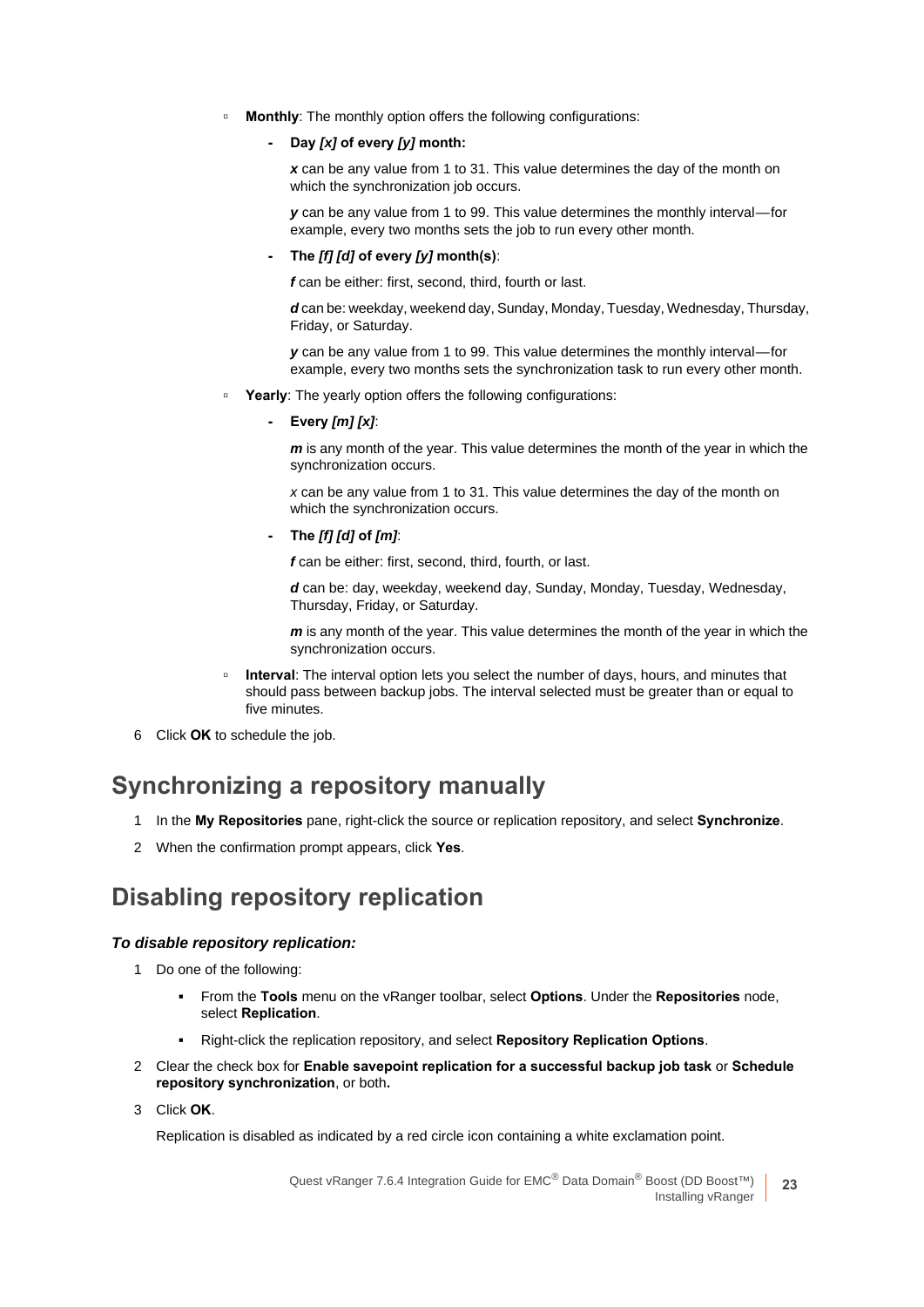### **Changing a replication repository to a primary repository**

If your primary repository becomes corrupt or otherwise unavailable, you can quickly change your replication repository to a primary repository to continue backup and recovery operations.

#### *To change a replication repository to a primary repository:*

- 1 In the **My Repositories** pane, right-click the replication repository, and click **Remove**.
	- **I IMPORTANT:** Ensure that Delete all savepoints in this repository is not selected.
- 2 Click **OK**.
- 3 In the **My Repositories** pane, click **Add**.
- 4 Select the applicable repository type.
- 5 Complete the **Add Repository** dialog box, and click **OK**.
- <span id="page-23-0"></span>6 When vRanger detects that the repository being added contains savepoint data and displays the **Warning: Existing Repository Found** dialog box, click **Import** to reconfigure the repository as a primary repository.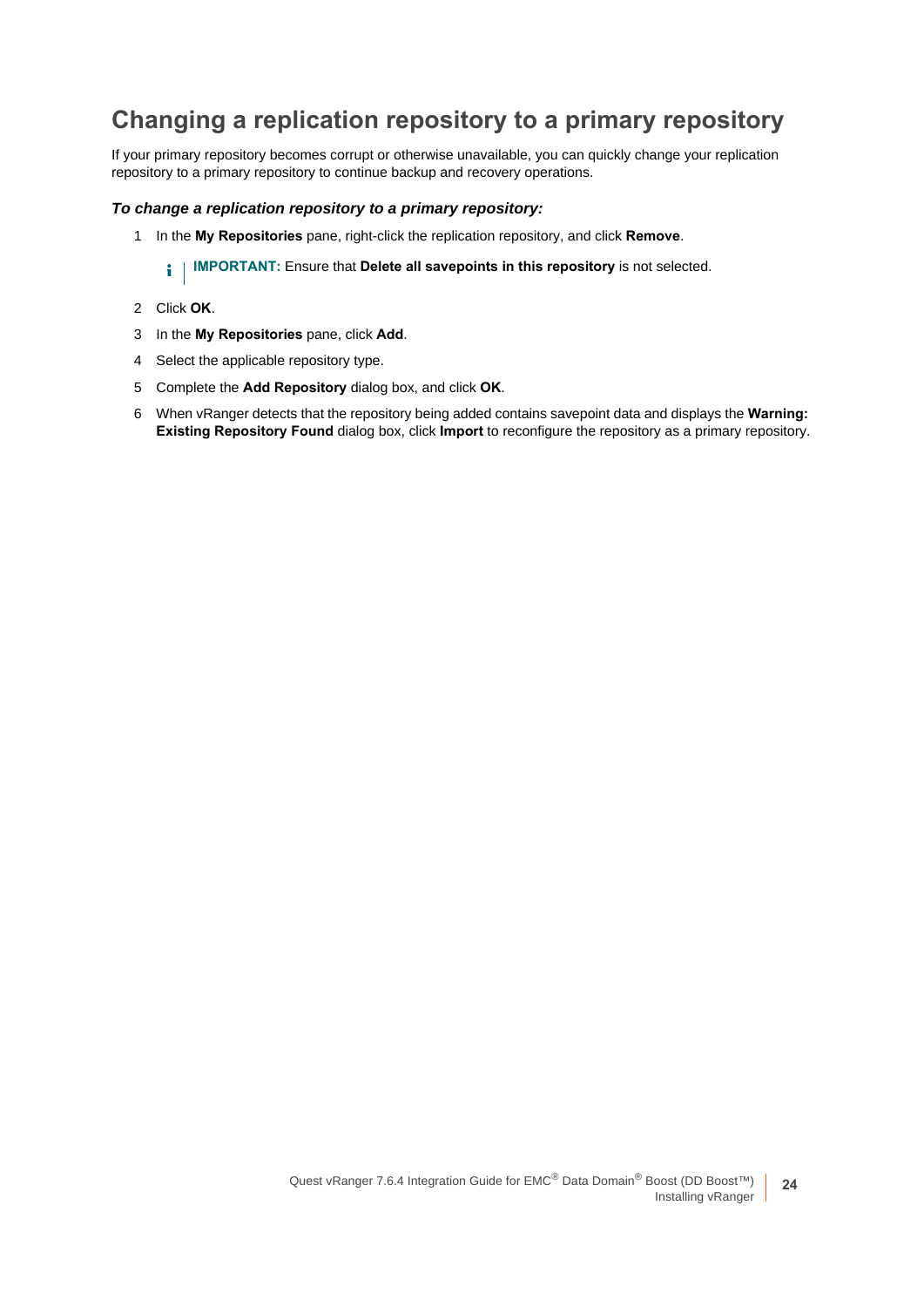# <span id="page-24-0"></span>**Administering Data Domain and DD Boost**

- **•** [Data Domain system administration](#page-24-1)
- **•** [Using the DD Boost commands](#page-26-2)

# <span id="page-24-1"></span>**Data Domain system administration**

This topic discusses the following subtopics:

- **•** [Restricting export permissions to DD Boost](#page-24-2)
- **•** [Modifying an interface group](#page-25-0)
- **•** [Removing advanced load balancing and link failover configuration](#page-26-0)
- **•** [Setting network timeouts](#page-26-1)

## <span id="page-24-2"></span>**Restricting export permissions to DD Boost**

By default, the DD Boost service is accessible to all backup server clients. By default, an asterisk (\*) wildcard is used. To restrict access to a certain set of backup servers, remove the wildcard from the list and add individual clients to specify only those backup servers.

The list of backup-server clients can contain both FQDNs or short names. The FQDN of the backup host must be correctly configured for reverse lookup in DNS.

To delete all clients from the DD Boost clients list, enter:

# ddboost clients delete client-list

Optionally, to delete all clients previously added and reset the DD Boost clients list, enter:

# ddboost client reset

Clients can be added as both FQDNs and short names. To add clients to the DD Boost clients list, enter:

```
# ddboost clients add client-list [encryption-strength {medium | high} 
authentication-mode {one-way | two-way | anonymous}]
```
Example:

# ddboost clients add ddboost-dl.emc.com ddboost-dlddboost-dl.emc.com : Addedddboost-dl : Added

To view the DD Boost clients list, enter:

| # ddboost clients show config |                                         |           |
|-------------------------------|-----------------------------------------|-----------|
| Client                        | Encryption Strength Authentication Mode |           |
|                               |                                         |           |
| $\star$                       | none                                    | none      |
| *.corp.emc.com                | medium                                  | anonymous |

Quest vRanger 7.6.4 Integration Guide for EMC<sup>®</sup> Data Domain<sup>®</sup> Boost (DD Boost<sup>™)</sup> Administering Data Domain and DD Boost

**25**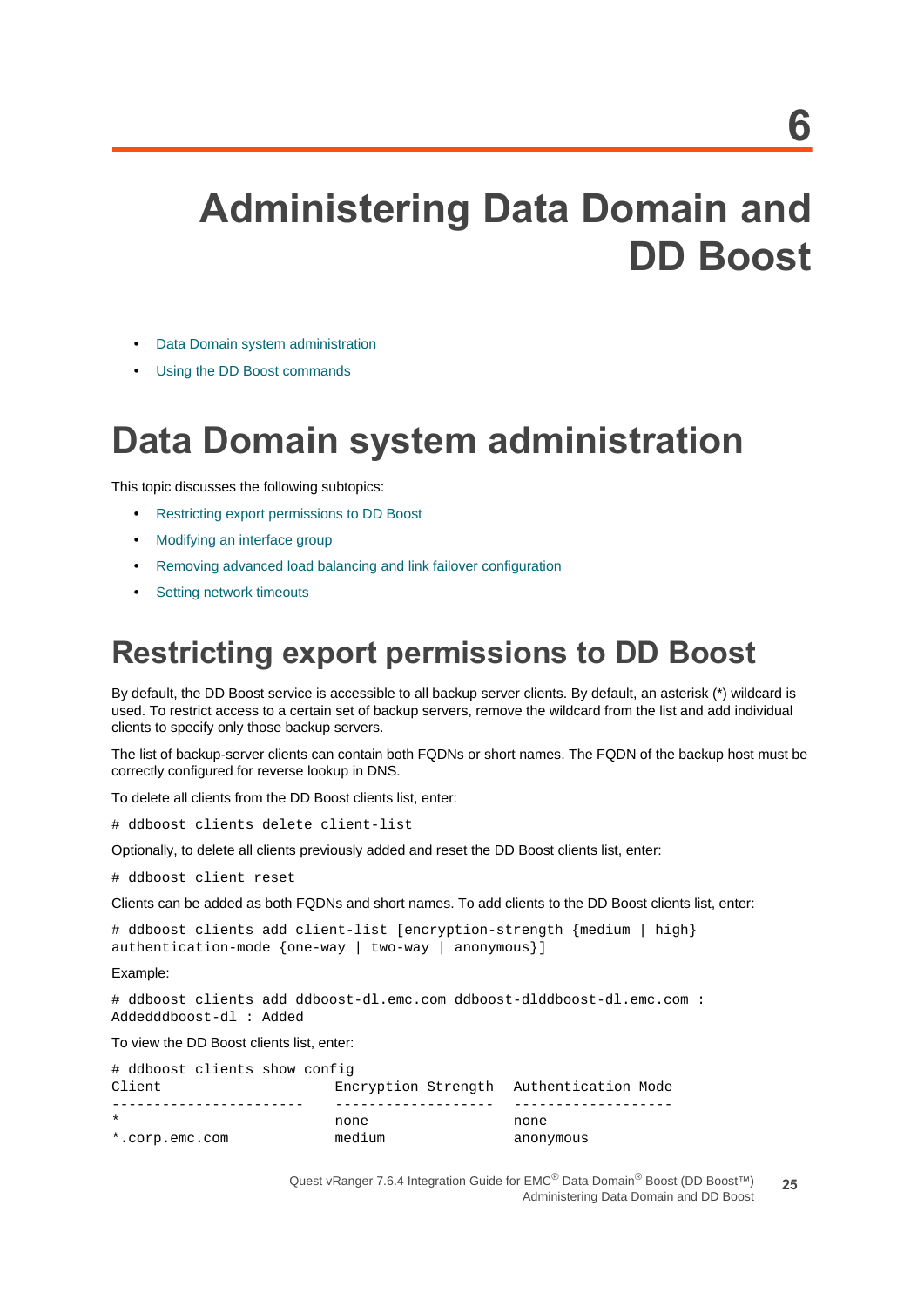| rtp-ost-ms02.domain     | high |
|-------------------------|------|
| rtp-ost-ms02.domain.com | high |

anonymous anonymous

#### **Notes:**

- **•** Disabling DD Boost disables data access to all backup servers.
- **•** Administrators need to ensure that no backup jobs are running to the Data Domain system during these operations.
- **•** An FQDN, an IP address, or a DNS resolvable name of the client must be specified during the modification of the client access list.

## <span id="page-25-0"></span>**Modifying an interface group**

After the interface group is set up, you can add or delete interfaces from the group. The following example shows how to remove an interface from the configured interface group on the EMC<sup>®</sup> Data Domain<sup>®</sup> system.

Make sure that no jobs are active from vRanger to the Data Domain system on the interface that you want to remove from the group. You can complete this step from the Data Domain system by checking the status of existing connections in the interface group by entering the following command:

# ddboost show connections

#### Sample Output:

Client Connections:

```
Max Client Connections: 149
```
ifgroup status: Enabled

| Interface         | ifgroup | Connections<br>------------- |          |                   |       |
|-------------------|---------|------------------------------|----------|-------------------|-------|
|                   | member  | Backup                       | Restore  | Control<br>$\ast$ | Total |
|                   |         |                              |          |                   |       |
| 192.168.54.138    | yes     | 15                           | $\Omega$ | 2                 | 17    |
| 192.168.52.192    | yes     | 15                           | $\Omega$ | 3                 | 18    |
| 192.168.55.206    | yes     | 16                           | $\Omega$ | 3                 | 19    |
|                   |         |                              |          |                   |       |
| Total Connections |         | 46                           | O        | 8                 | 54    |

\* Control connections for file-replication, file operations

#### Remove the interface from the group on Data Domain system:

# ddboost ifgroup del default interface 192.168.1.3

After this step, the interface 192.168.1.3 is released from the group and is no longer used by the DD Boost Storage Server for any jobs from the backup servers.

**i** | NOTE: Removing the interface registered with vRanger makes the Data Domain system inaccessible to the backup servers. The configuration of the ifgroup on the Data Domain system is not deleted.

To change the interface that is added to the interface group on the Data Domain system at the network layer, remove the interface from the group and add it back.

If you use the **net** command to change the interface, such as enabling an interface that is configured for ifgroup, run the **ddboost show connections** command to update the load balancing view. This updating allows the ifgroup to use the interface. For more information about the **ddboost show connections** command, see [Show](#page-30-0)  [connections.](#page-30-0)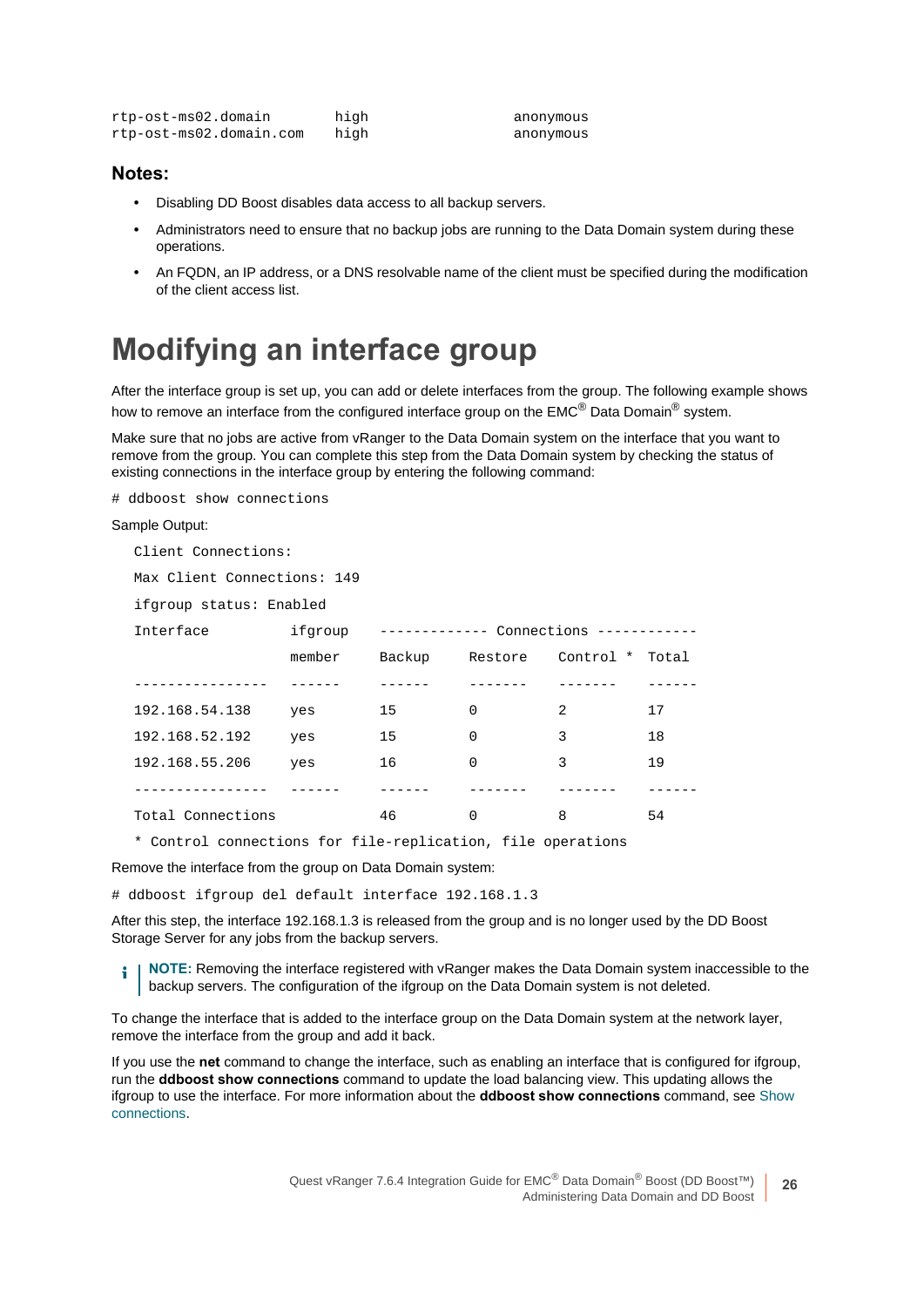## <span id="page-26-0"></span>**Removing advanced load balancing and link failover configuration**

The following example illustrates removing a configured interface group on the EMC<sup>®</sup> Data Domain<sup>®</sup> system.

1 Make sure that no jobs are active from vRanger to the Data Domain system.

You can complete this step from the Data Domain system by checking the status of existing connections in the interface group with the following command:

- # ddboost ifgroup show connections
- 2 Ensure that there are no pending jobs from any of the connected backup servers to this system.
- 3 Disable the feature on the Data Domain system:
	- # ddboost ifgroup disable
- 4 Reset the interface group:
	- # ddboost ifgroup reset

All the interfaces are released from the group. However, backup servers can still access the DD Boost storage server on the Data Domain system on the interface registered with vRanger. In the preceding example, the Data Domain system is still registered with vRanger using 192.168.1.1.

## <span id="page-26-1"></span>**Setting network timeouts**

Backup and restore jobs often take a long time to complete. Although the EMC<sup>®</sup> Data Domain<sup>®</sup> Boost (DD Boost™) Library can recover from temporary network interruptions, the operating system on vRanger might terminate a job prematurely if vRanger timeouts are set too low.

EMC recommends setting timeouts to at least 30 minutes (1800 seconds).

**NOTE:** After losing a network connection, administrators should issue the ddboost reset stats command to clear job connections.

# <span id="page-26-3"></span><span id="page-26-2"></span>**Using the DD Boost commands**

This topic describes the EMC<sup>®</sup> Data Domain<sup>®</sup> Boost (DD Boost<sup>™</sup>) commands that you use to manage the DD Boost feature on the EMC<sup>®</sup> Data Domain<sup>®</sup> system.

**NOTE:** For information about configuring DD Boost using the graphical user interface (GUI)-based ÷ Enterprise Manager, see the *EMC Data Domain Operating System Administration Guide*.

The **ddboost** command manages the integration of Data Domain systems and disk backup devices. DD Boost is a licensed feature. If basic options do not work, verify that the proper licensing has been implemented on your Data Domain system. The **ddboost** command includes the following options.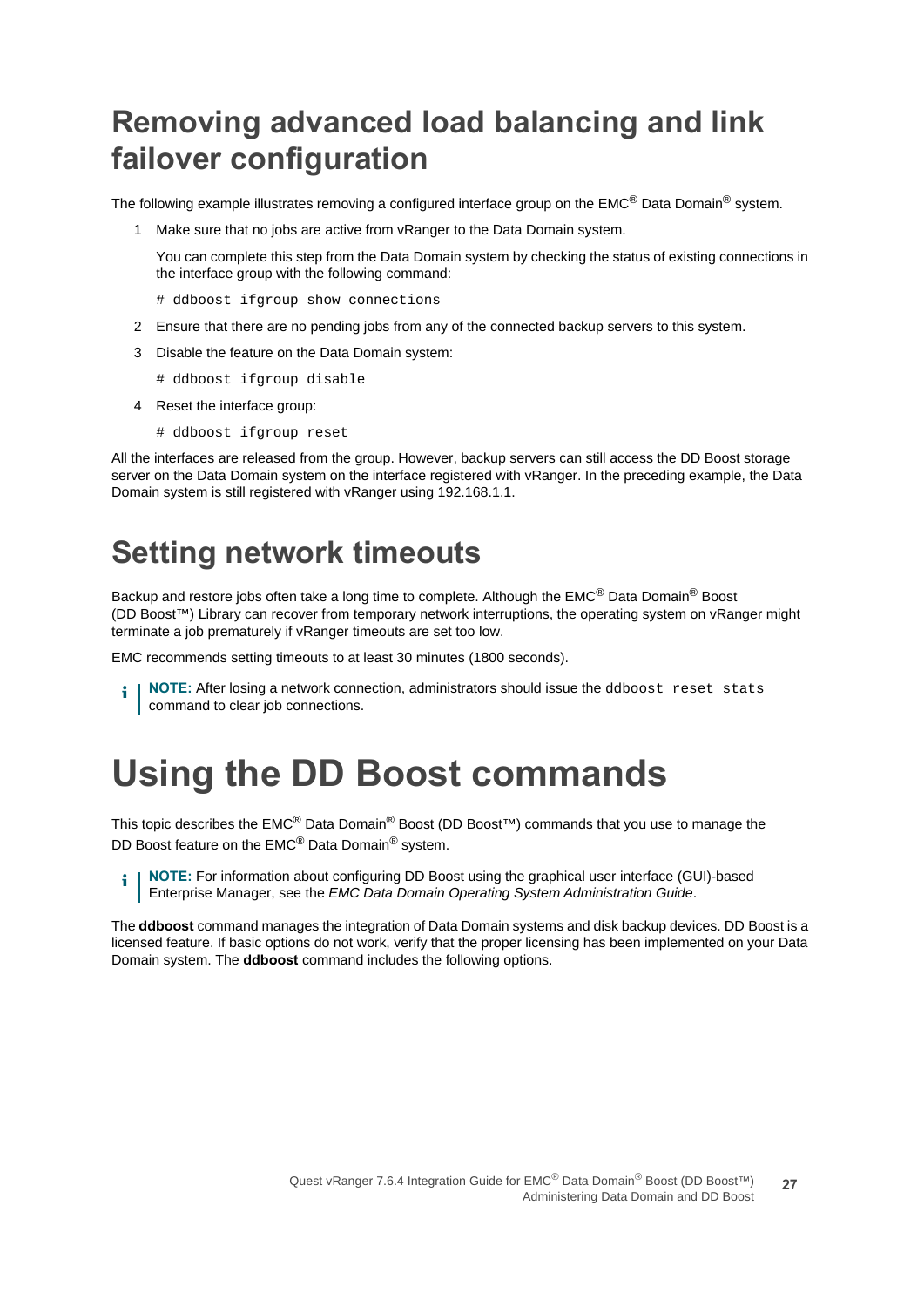#### **Access**

| Table 1.              |                                                                                                                                                                                                        |
|-----------------------|--------------------------------------------------------------------------------------------------------------------------------------------------------------------------------------------------------|
| Description           | Manage DD Boost access for clients.                                                                                                                                                                    |
| Syntax                | <b>ddboost access add clients:</b> Add clients to a DD Boost access list.<br>٠                                                                                                                         |
|                       | ddboost access add clients client-list                                                                                                                                                                 |
|                       | ddboost access delete clients: Delete clients from DD Boost access list.<br>$\bullet$                                                                                                                  |
|                       | ddboost access del clients client-list                                                                                                                                                                 |
|                       | ddboost access reset: Reset DD Boost client access list to factory default.<br>$\bullet$                                                                                                               |
|                       | ddboost access reset                                                                                                                                                                                   |
|                       | <b>ddboost access show:</b> Show DD Boost client access list.<br>$\bullet$                                                                                                                             |
|                       | ddboost access show                                                                                                                                                                                    |
| <b>Destroy</b>        |                                                                                                                                                                                                        |
| Description           | Administrators use this command to delete all storage units and their contents from the<br>Data Domain system. The command permanently removes all the data (files) contained in<br>the storage units. |
|                       | You must also manually remove (expire) the corresponding catalog entries.                                                                                                                              |
| Syntax                | ddboost destroy                                                                                                                                                                                        |
| <b>Disable</b>        |                                                                                                                                                                                                        |
| Description<br>Syntax | Administrators use this command to disable DD Boost for the Data Domain system.<br>ddboost disable                                                                                                     |
| <b>Enable</b>         |                                                                                                                                                                                                        |
| Description           | Administrators use this command to enable DD Boost for the Data Domain system.                                                                                                                         |
|                       | Whenever the user, user ID (UID), or group ID (GID) changes, the Data Domain system<br>updates all files and storage units the next time that the ddboost enable command is<br>issued.                 |
| Syntax                | ddboost enable                                                                                                                                                                                         |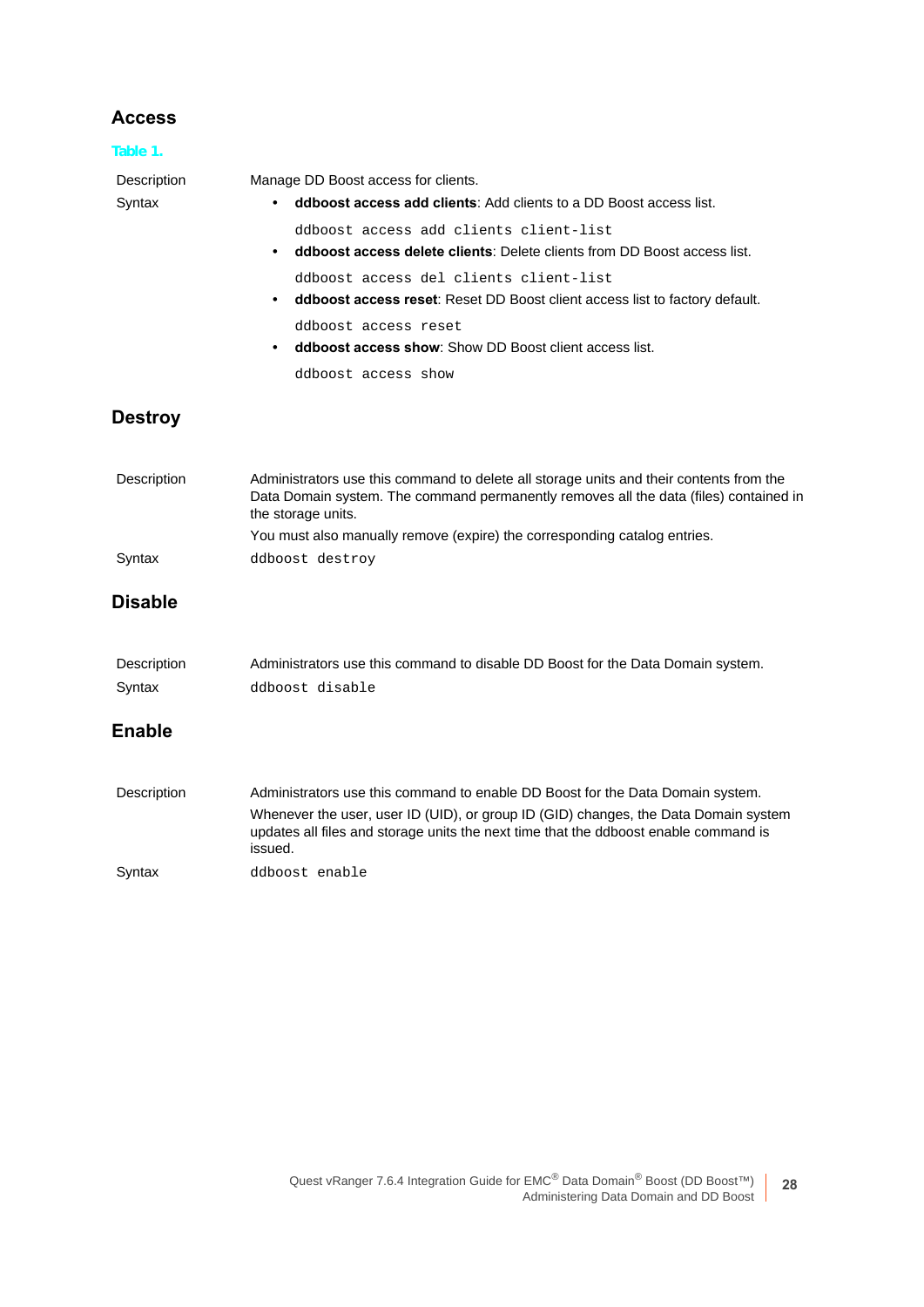### **Ifgroup add interface**

| Description | Administrators use this command to add an IP address to a private network that is to<br>process data transfer. The IP address must be configured on the Data Domain system, and<br>its interface enabled.                                                                                                                                                                           |  |  |
|-------------|-------------------------------------------------------------------------------------------------------------------------------------------------------------------------------------------------------------------------------------------------------------------------------------------------------------------------------------------------------------------------------------|--|--|
|             | The command checks if the IP address is valid. If not, a message reports the IP address is<br>invalid—either because it is not configured on the Data Domain system, or its interface is<br>not enabled. Use the net show settings or net show config commands to view available IP<br>addresses.                                                                                   |  |  |
|             | If the IP is valid, the message IP added to list is displayed. After adding an IP address as<br>an interface, you need to enable Advanced Load Balancing and Link Failover using the<br>ddboost ifgroup enable command.                                                                                                                                                             |  |  |
|             | Notes:                                                                                                                                                                                                                                                                                                                                                                              |  |  |
|             | If an interface—or a network interface card (NIC) that has multiple interfaces—<br>$\bullet$<br>fails, all the in-flight jobs to that interface transparently fail over to a healthy<br>interface in the ifgroup. Any jobs that are started after the failure are routed to the<br>healthy interfaces. You can add public or private IP addresses for data transfer<br>connections. |  |  |
|             | • Quest does not recommend that you use 1 GbE and 10 Give connections in the<br>same interface group.                                                                                                                                                                                                                                                                               |  |  |
|             | You can add public or private IP addresses for data transfer connections.<br>٠                                                                                                                                                                                                                                                                                                      |  |  |
| Syntax      | ddboost ifgroup add interface <ip address=""></ip>                                                                                                                                                                                                                                                                                                                                  |  |  |

### **Ifgroup del interface**

| Description | Administrators use this command to remove a valid IP address added as an interface.                                                                                               |
|-------------|-----------------------------------------------------------------------------------------------------------------------------------------------------------------------------------|
|             | If you are attempting to delete the last IP address interface, you are informed that doing so<br>disables the if group, and you are given the option of terminating this command. |
| Syntax      | ddboost ifgroup del interface <ip address=""></ip>                                                                                                                                |

### **Ifgroup disable**

| Description | Administrators use this command to disable the Advanced Load Balancing and Link            |
|-------------|--------------------------------------------------------------------------------------------|
|             | Failover option for new jobs. Currently running jobs are not affected and continue to run. |
|             | If DD Boost is disabled, the message disabled is displayed.                                |
| Syntax      | ddboost ifgroup disable                                                                    |

### **Ifgroup enable**

| Description | Administrators use this command to enable Advanced Load Balancing and Link Failover.<br>At least one IP address must have already been added. |
|-------------|-----------------------------------------------------------------------------------------------------------------------------------------------|
| Syntax      | ddboost ifgroup enable                                                                                                                        |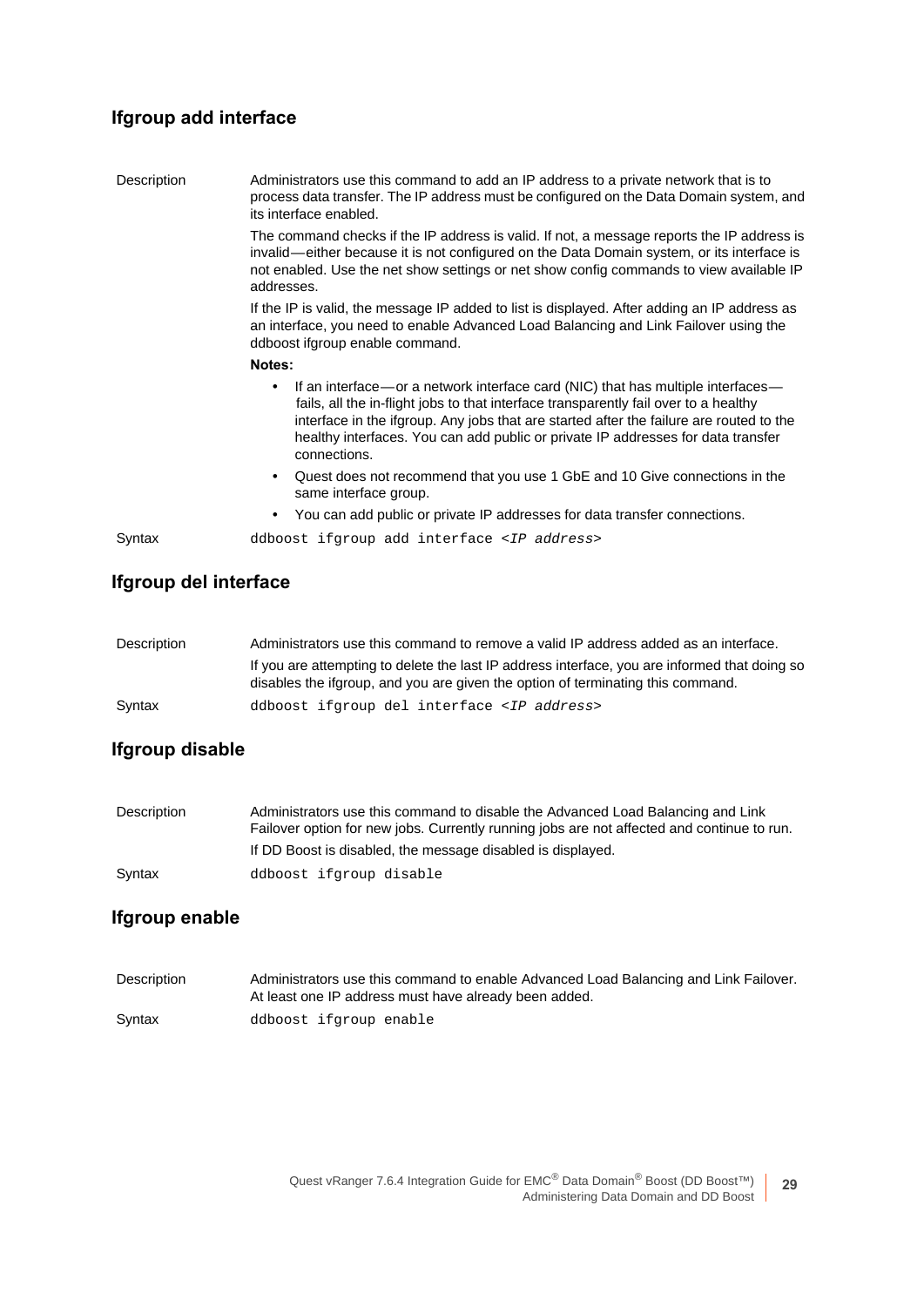### **Ifgroup reset**

| Description | Administrators use this command to remove the interfaces for Advanced Load Balancing<br>and Link Failover and to disable the ifgroup.                                                                |
|-------------|------------------------------------------------------------------------------------------------------------------------------------------------------------------------------------------------------|
|             | The ifgroup reset command is equivalent to issuing the <b>ddboost ifgroup disable</b><br>command followed by issuing multiple <b>ddboost ifgroup del interface</b> < <i>IP</i> address><br>commands. |
| Syntax      | ddboost ifgroup reset                                                                                                                                                                                |

### **Ifgroup show config**

| Description |                             | Display IP addresses added to the interface group. |
|-------------|-----------------------------|----------------------------------------------------|
| Syntax      | ddboost ifgroup show config |                                                    |

#### **Option reset**

| Description | Administrators use this command to reset distributed segment processing to the default,<br>which is enabled. |
|-------------|--------------------------------------------------------------------------------------------------------------|
| Syntax      | ddboost option reset distributed-seqment processing                                                          |

#### **Option set**

| Description | Administrators can use this command to enable or disable the distributed segment<br>processing feature on the Data Domain operating system. By default, it is enabled. If this<br>feature presents any problem for a backup server, use this command to disable the feature<br>on the Data Domain system. |
|-------------|-----------------------------------------------------------------------------------------------------------------------------------------------------------------------------------------------------------------------------------------------------------------------------------------------------------|
|             | Distributed segment processing is supported only if the installed version of the DD Boost<br>Library is version 2.2 or later, and the feature is enabled on the Data Domain operating<br>system.                                                                                                          |
|             | Notes:                                                                                                                                                                                                                                                                                                    |
|             | Distributed segment processing is enabled by default.                                                                                                                                                                                                                                                     |
|             | If a system is upgraded from Data Domain OS 4.9 to Data Domain OS 5.0 and the<br>DD Boost option was disabled before the upgrade, the distributed-segment-<br>processing option is disabled after the upgrade.                                                                                            |
| Syntax      | ddboost option set distributed-seqment-processing {enabled<br>disabled}                                                                                                                                                                                                                                   |

### **Option show**

| Description | Use this command to show whether the distributed segment processing option is enabled<br>or disabled. |
|-------------|-------------------------------------------------------------------------------------------------------|
| Svntax      | ddboost option show distributed-seqment-processing                                                    |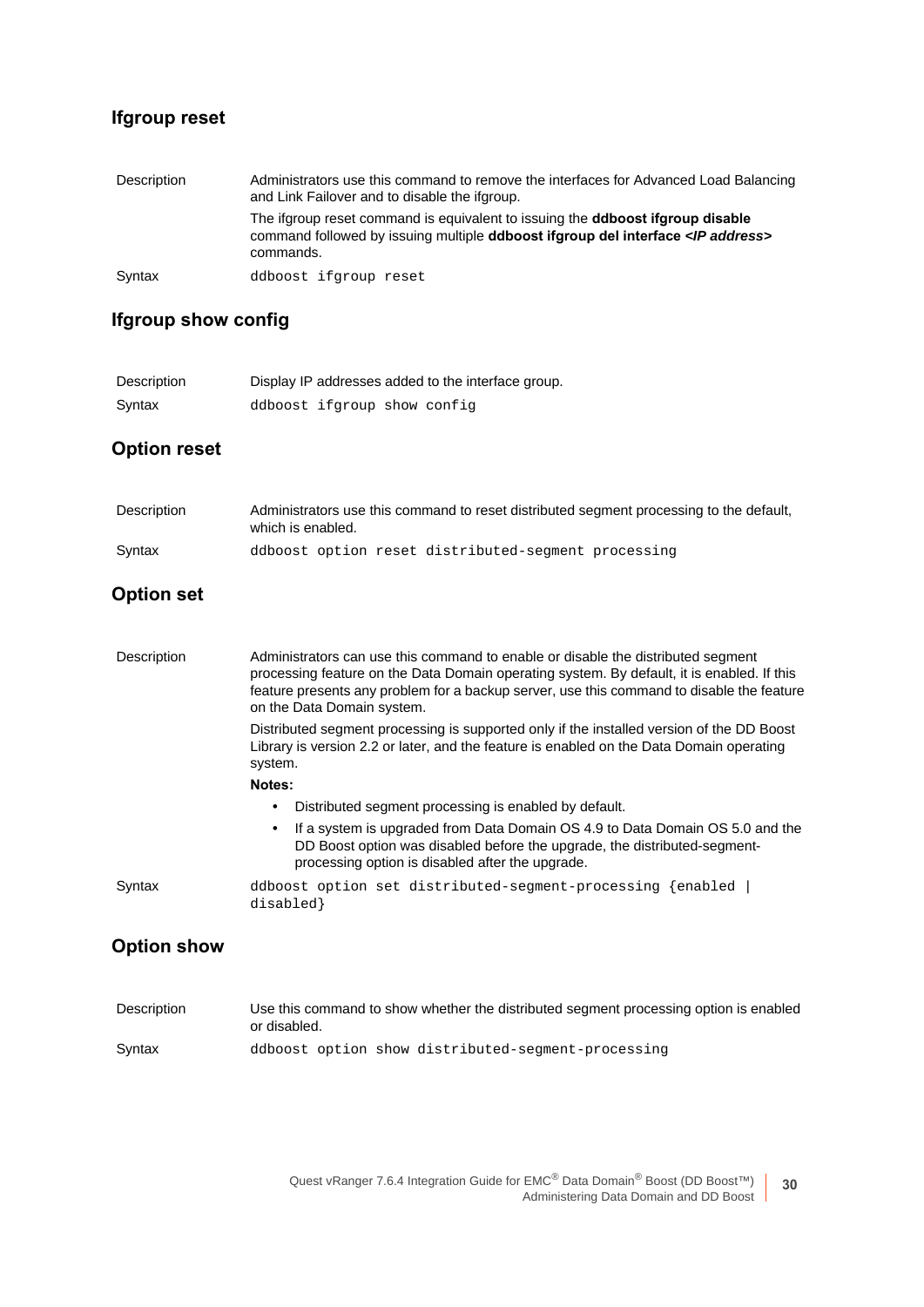#### **Reset stats**

| Description | Administrators use this command as follows:                                                                          |
|-------------|----------------------------------------------------------------------------------------------------------------------|
|             | • To reset all statistics when DD Boost is enabled, or                                                               |
|             | As a network recovery procedure to clear job connections after the network<br>$\bullet$<br>connection has been lost. |
| Syntax      | ddboost reset stats                                                                                                  |

#### **Reset user-name**

| Description | Delete and reset the DD Boost user name. |
|-------------|------------------------------------------|
| Syntax      | ddboost reset user-name                  |

#### **Set user-name**

| Description | Set the DD Boost user name when DD Boost is enabled. |
|-------------|------------------------------------------------------|
| Syntax      | ddboost set user-name <user-name></user-name>        |

#### <span id="page-30-0"></span>**Show connections**

| Description | Use this command to show the number of active clients, and for each active client:                                                                                                |
|-------------|-----------------------------------------------------------------------------------------------------------------------------------------------------------------------------------|
|             | The client's name.<br>$\bullet$                                                                                                                                                   |
|             | Whether the client is idle (yes/no).<br>٠                                                                                                                                         |
|             | The number of installed CPUs.<br>٠                                                                                                                                                |
|             | The amount of memory in MiB.<br>٠                                                                                                                                                 |
|             | The installed Library version number.<br>٠                                                                                                                                        |
|             | The name and version of the operating system.                                                                                                                                     |
|             | vRanger version number.<br>٠                                                                                                                                                      |
|             | The number of connections that a system uses for DD Boost, and whether these<br>٠<br>connections are spread across interfaces using Advanced Load Balancing and Link<br>Failover. |
|             | The number of connections used for a given group, even when the interface has<br>$\bullet$<br>been removed from the ifgroup.                                                      |
|             | An overview of interfaces available for DD Boost.<br>٠                                                                                                                            |
| Syntax      | ddboost show connections                                                                                                                                                          |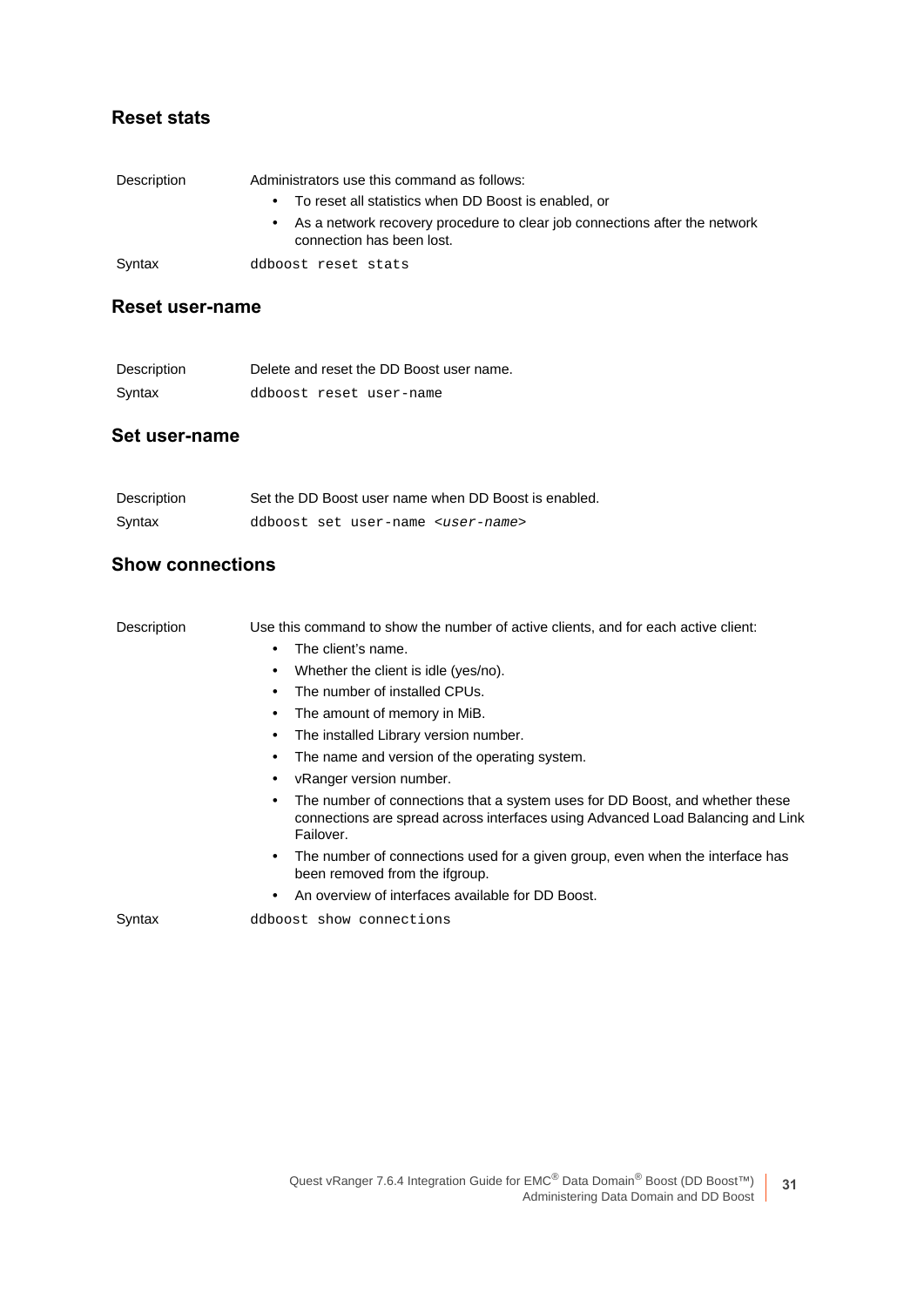### **Show histogram**

| Description       | Use this command to display a DD Boost histogram for the Data Domain system.                                 |
|-------------------|--------------------------------------------------------------------------------------------------------------|
|                   | op: The name of the NFS operation.                                                                           |
|                   | <b>mean-ms:</b> The mathematical mean time for completion of the operations.                                 |
|                   | stddev: The standard deviation for time to complete operations, derived from the<br>mean time.               |
|                   | <b>max-s:</b> The maximum time taken for a single operation.<br>$\bullet$                                    |
|                   | 2,4,6,8, or 10ms: The number of operations that took less than the specified<br>number of milliseconds (ms). |
|                   | 100ms: The number of operations that took between 10 ms and 100 ms.<br>٠                                     |
|                   | 1s: The number of operations that took between 100 ms and one second.                                        |
|                   | 10s: The number of operations that took between 1 second and 10 seconds.<br>٠                                |
|                   | >10s: The number of operations that took over 10 seconds.<br>$\bullet$                                       |
| Syntax            | ddboost show connections                                                                                     |
| <b>Show stats</b> |                                                                                                              |

| Description | Use this command to show the output of previous show stats command, the number of<br>bytes written to and read from files contained in storage units, and the number of files<br>created and deleted from storage units. The number of errors encountered for each<br>operation is also shown. Optionally, you can show statistics for a specific number of<br>seconds. The count displays the number of lines equal to the count value. |
|-------------|------------------------------------------------------------------------------------------------------------------------------------------------------------------------------------------------------------------------------------------------------------------------------------------------------------------------------------------------------------------------------------------------------------------------------------------|
|             | If distributed segment processing is enabled, the number of bytes transferred through<br>distributed segment processing and the amount of compression achieved is displayed.                                                                                                                                                                                                                                                             |
| Syntax      | ddboost show stats [interval seconds] [count count]                                                                                                                                                                                                                                                                                                                                                                                      |

#### **Show user-name**

| Description | Display the current DD Boost user. |
|-------------|------------------------------------|
| Syntax      | ddboost show user-name             |

#### **Status**

| Description | Enter this command to determine whether DD Boost is enabled or disabled. |
|-------------|--------------------------------------------------------------------------|
| Syntax      | ddboost status                                                           |

### **Storage-unit create**

| Description | Administrators use this command to create a storage unit with a given name. |
|-------------|-----------------------------------------------------------------------------|
| Syntax      | ddboost storage-unit create storage-unit- <name></name>                     |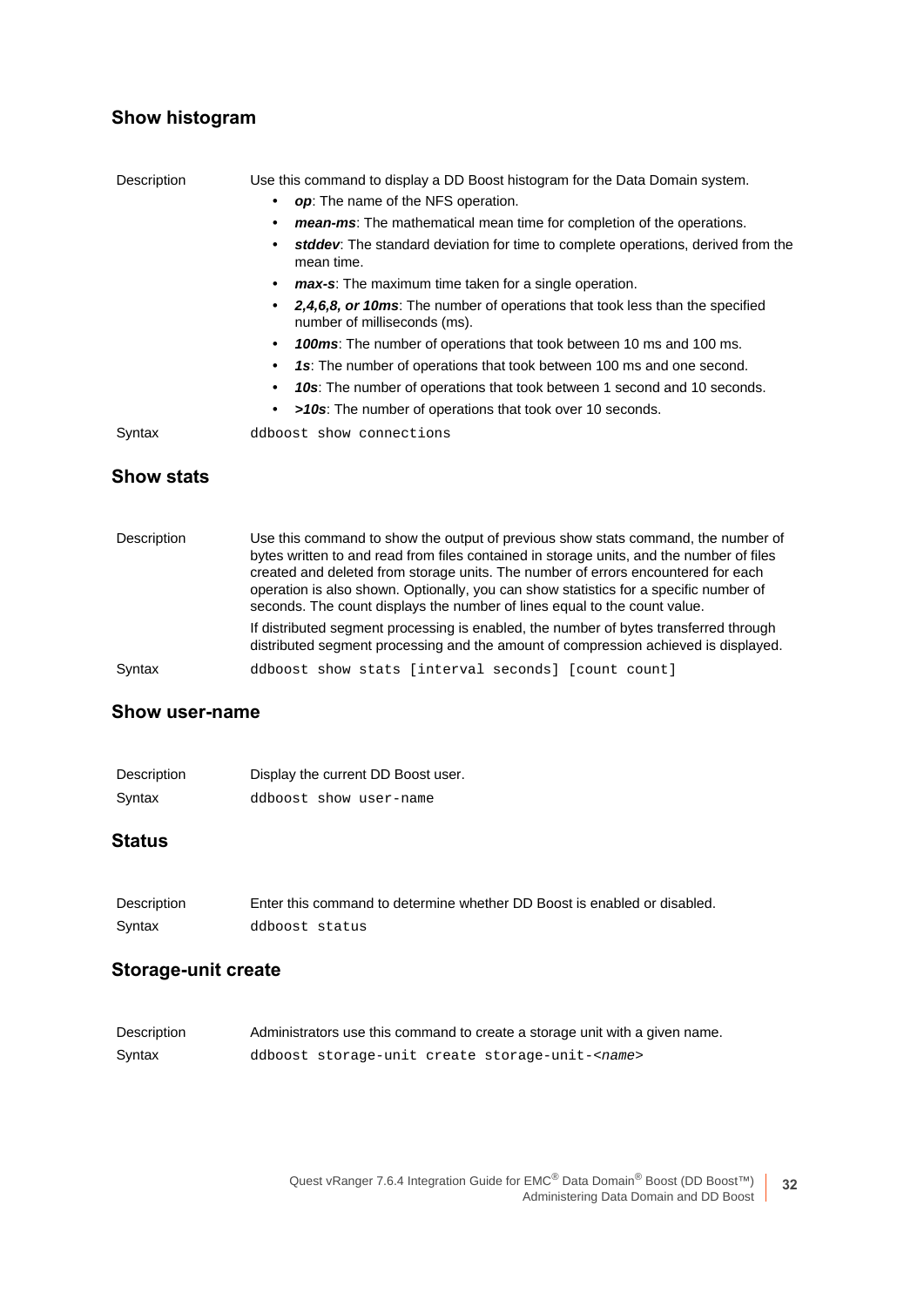### **Storage-unit delete**

| Description | Administrators use this command to delete a specified storage unit and all its contents. You |
|-------------|----------------------------------------------------------------------------------------------|
|             | must also manually remove (expire) the corresponding catalog entries.                        |
| Syntax      | ddboost storage-unit delete storage-unit- <name></name>                                      |

### **Storage-unit show**

| Description | Use this command to display the names of all storage units or, optionally, the names of all<br>files in a specified storage unit.                                            |  |
|-------------|------------------------------------------------------------------------------------------------------------------------------------------------------------------------------|--|
|             | To display the compression for all storage units (the original byte size, global compression,<br>and local compression for all storage units), enter the compression option. |  |
|             | <b>NOTE:</b> To interrupt the output of this command, press Ctrl+C.                                                                                                          |  |
| Syntax      | ddboost storage-unit show [compression] [storage-unit-name]                                                                                                                  |  |